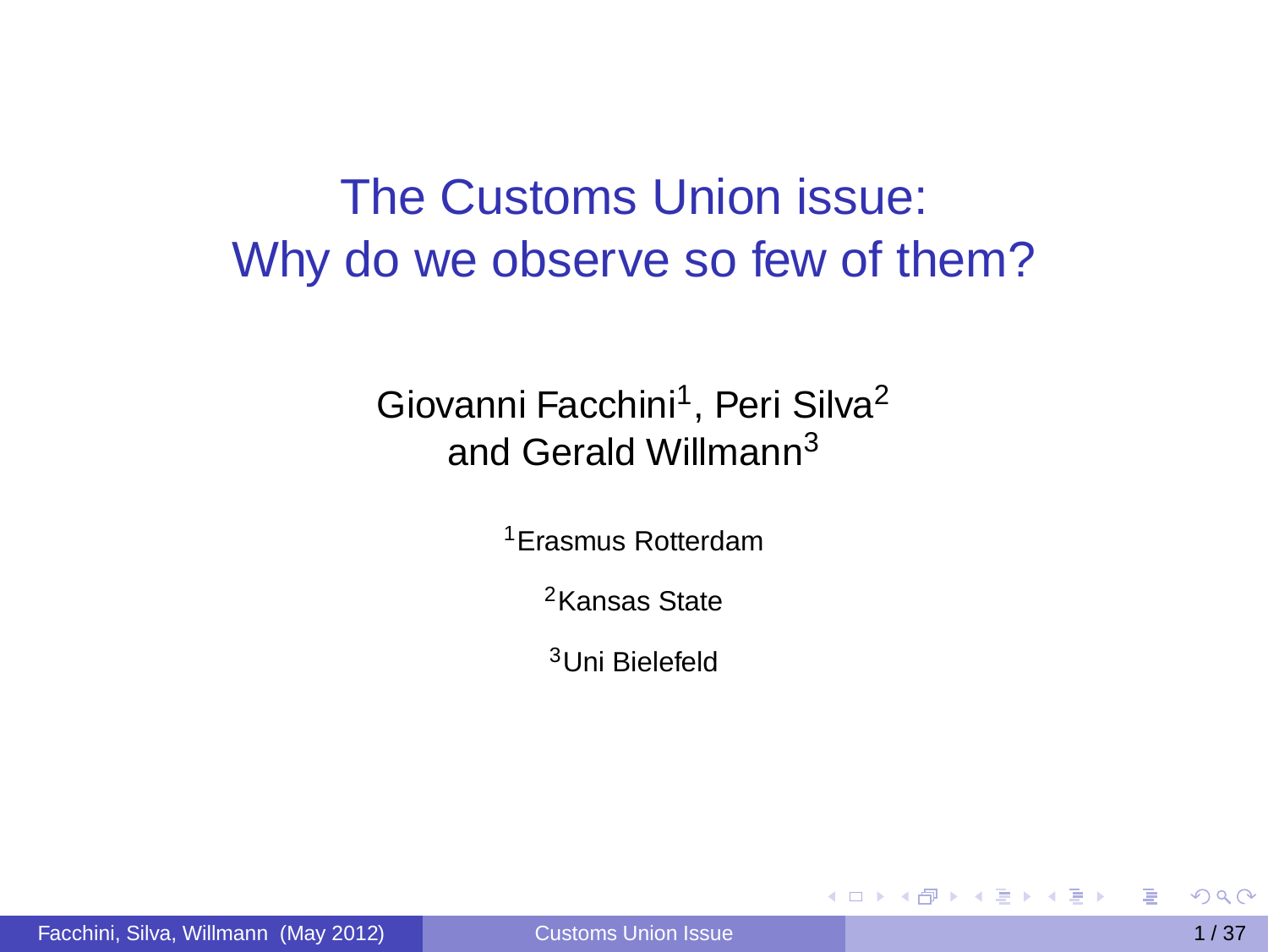## **Motivation**



#### Figure: Preferential Trading Arrangements by type (April 2008)

Facchini, Silva, Willmann (May 2012) [Customs Union Issue](#page-0-0) 2/37

È

K ロ K K 御 K K 唐 K K 唐 K L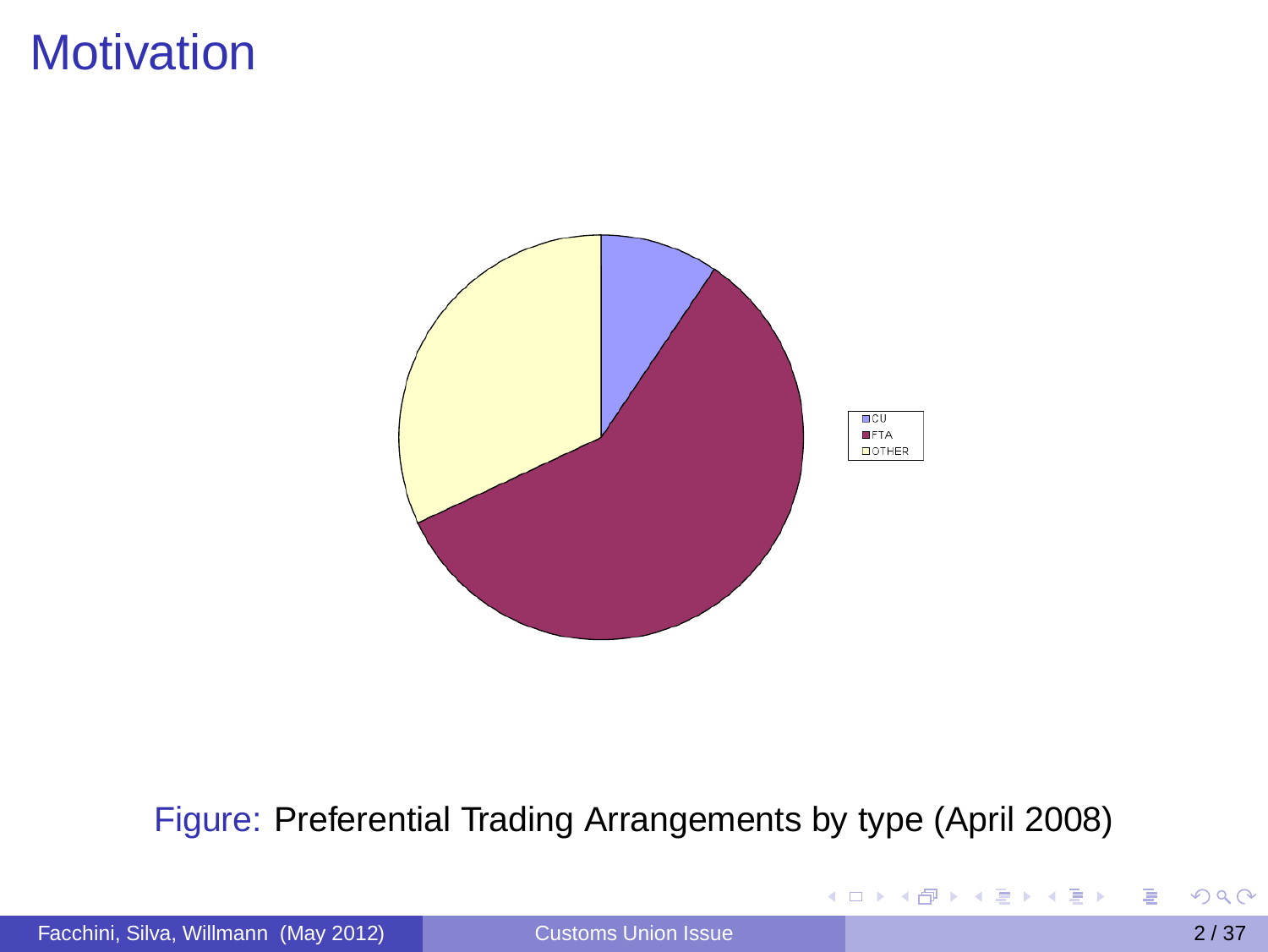# **Motivation**

| <b>Customs Union</b>                    | <b>WTO Notification date</b> |
|-----------------------------------------|------------------------------|
|                                         |                              |
| South African Customs Union             | 2007                         |
| <b>Gulf Cooperation Council</b>         | 2007                         |
| <b>East African Community</b>           | 2000                         |
| Ec and Mon. Community of Central Africa | 1999                         |
| Western African Ec. and Mon. Union      | 1999                         |
| EC Andorra                              | 1998                         |
| <b>EC Turkey</b>                        | 1995                         |
| EU                                      | 1957                         |
| <b>CARICOM</b>                          | 1974                         |
| <b>MERCOSUR</b>                         | 1991                         |
| CACM                                    | 1961                         |

Table: Customs Unions notified to WTO

重

イロト イ団 トイモト イモトー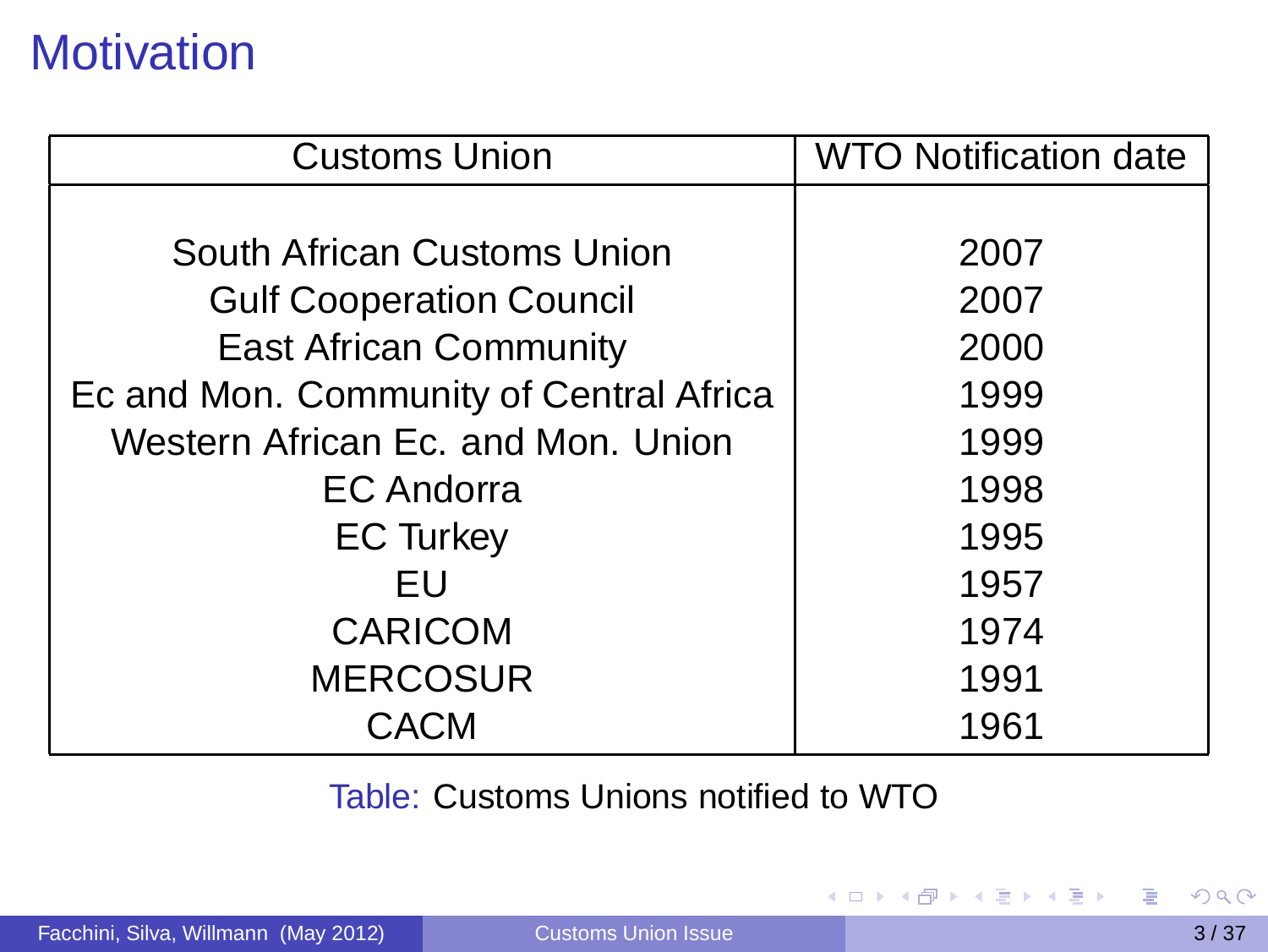# **Outline**

- **Preview of the results**
- **L** Literature
- **Model setup**
- Choosing the trade regime
- **Extensions**
- **Conclusions**

4. 17. 34

×. A F 医单位 医单

目

 $\rightarrow$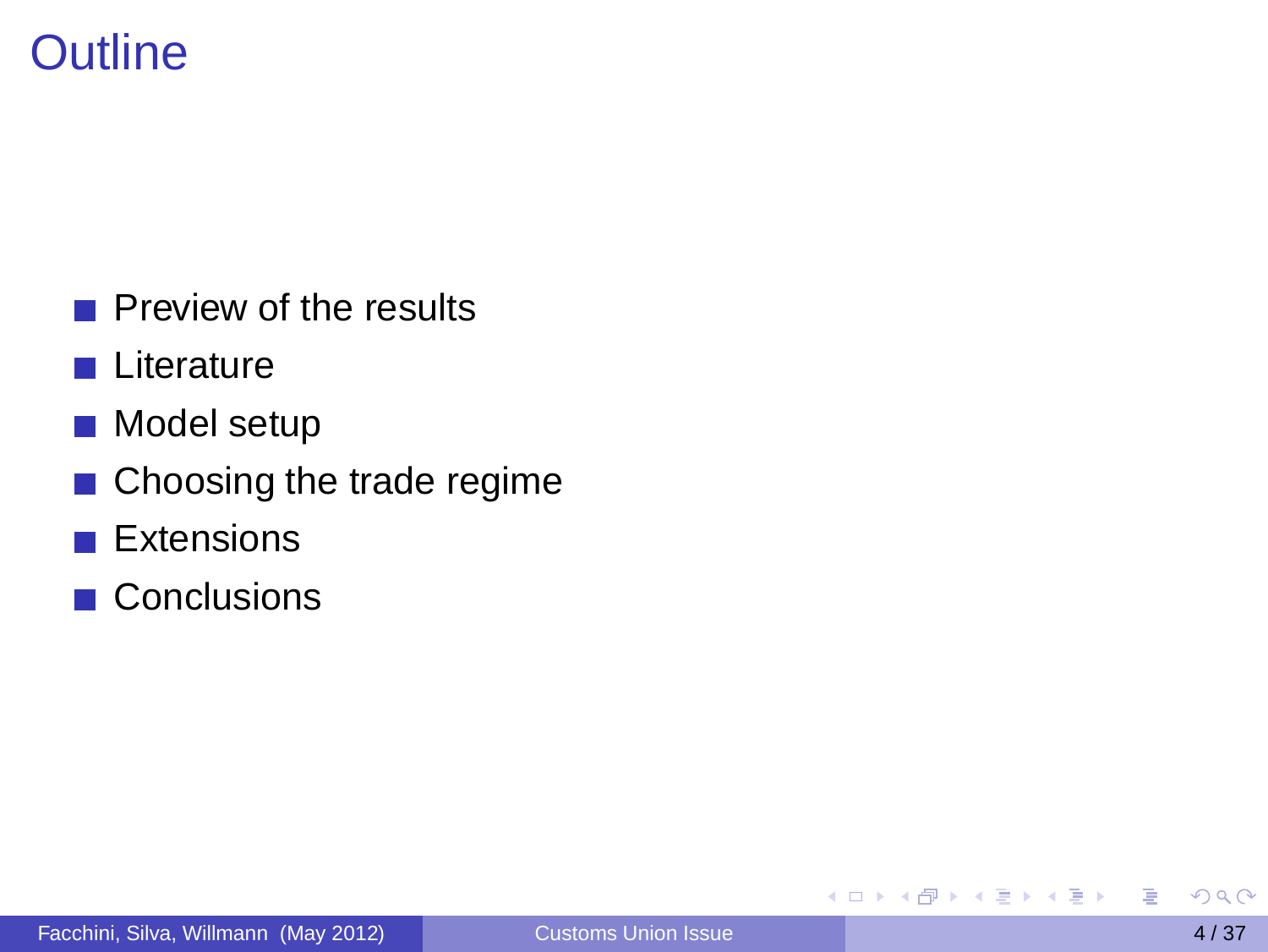## Preview of the results

- As long as income inequality is low in the perspective member countries, the formation of a Free Trade Area will emerge as the political equilibrium.
- Customs Unions are unlikely to emerge as a political equilibrium.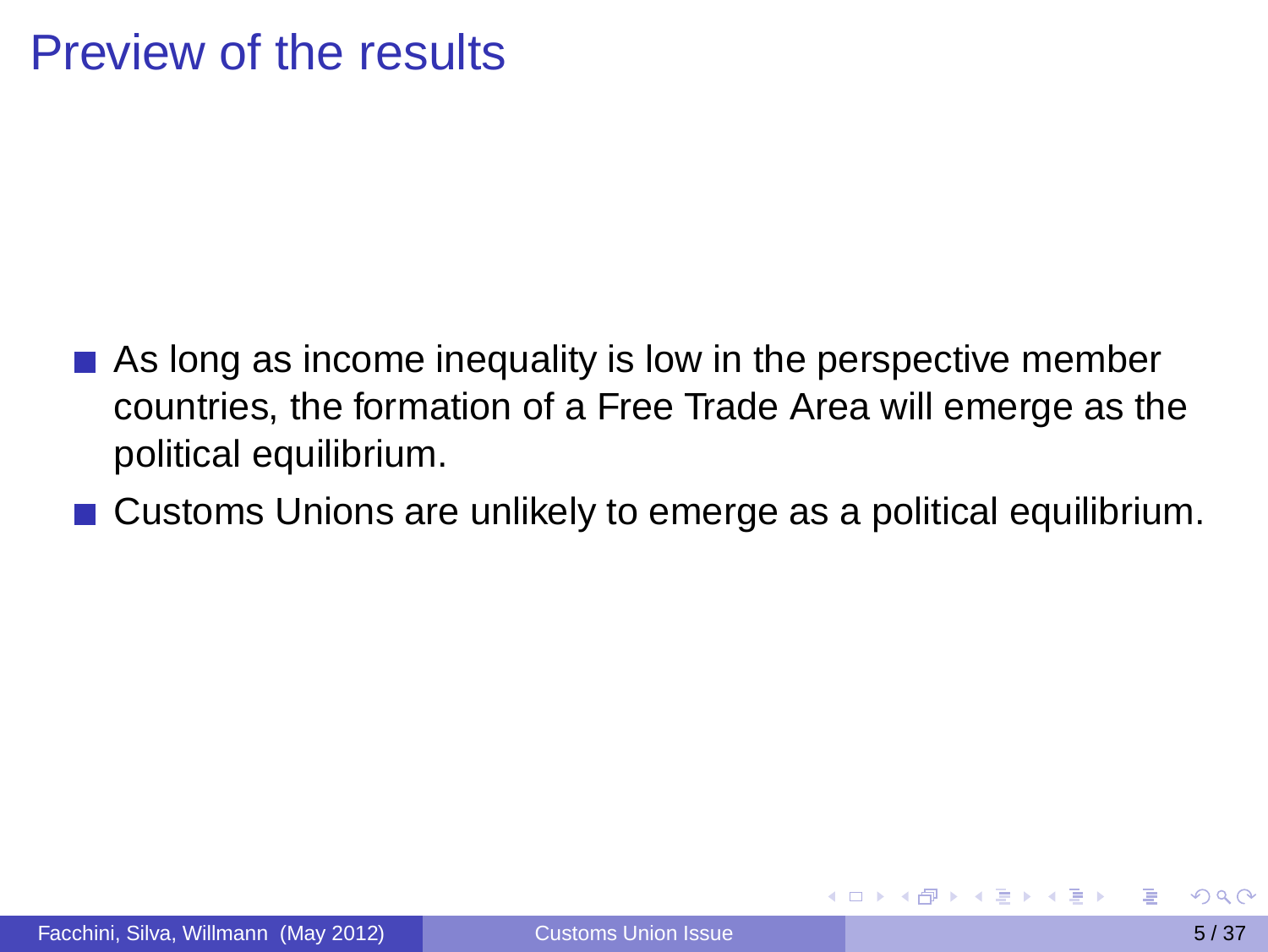### Literature

- Ornelas (2007), Saggi (2006): Customs Unions raise welfare compared to FTA
- Grossman and Helpman (1995), Krishna (1998): Welfare reducing FTA are politically viable in the presence of pressure groups
- Ornelas (2005): With endogenous tariffs the formation of welfare reducing FTA is likely to be undermined

4 B F 4 B F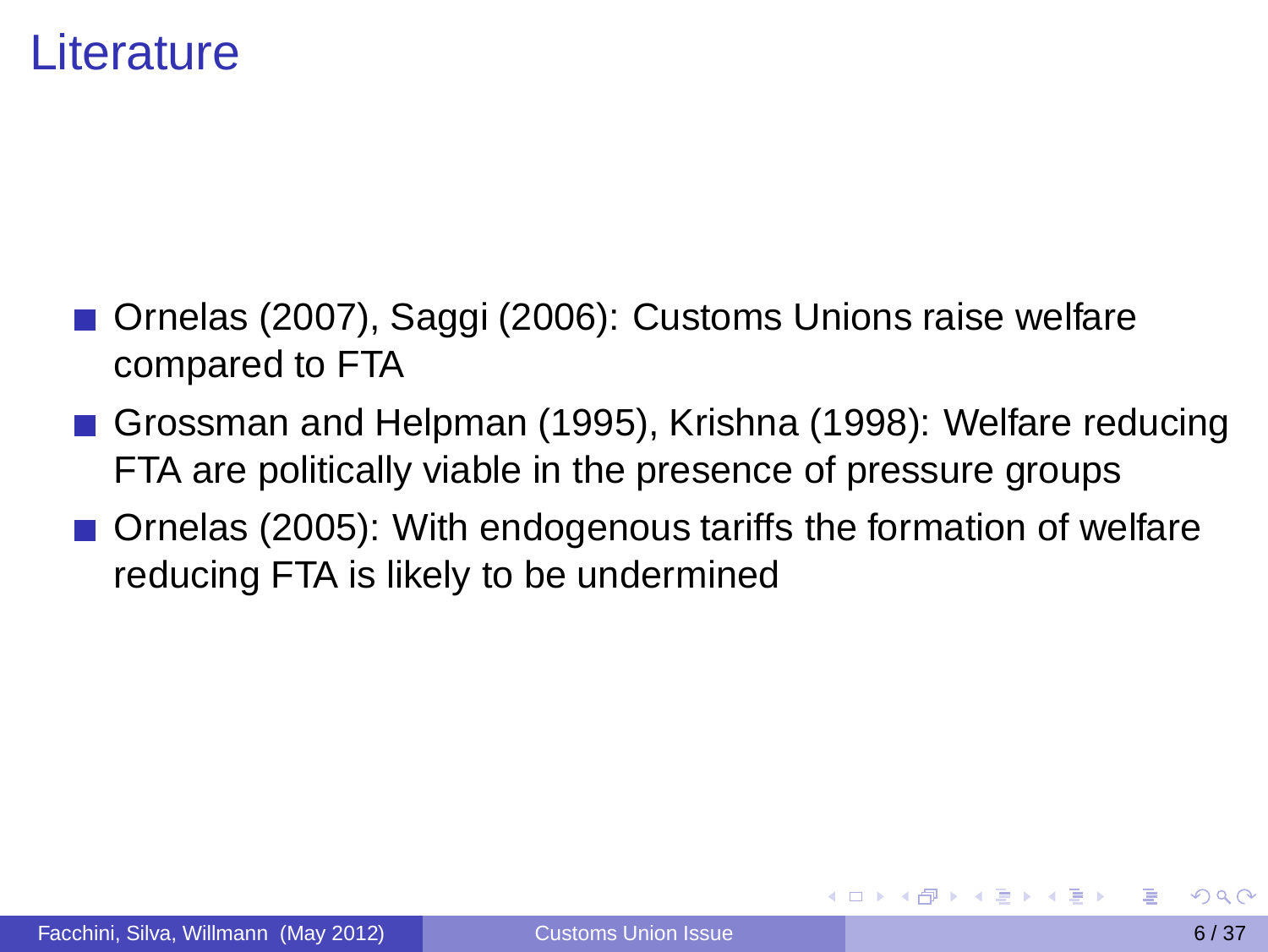# The model: Setup

- **Three countries:** A and B are the prospective members; country F represents the rest of the world.
- $\blacksquare$  Three goods are produced:
	- $\blacksquare$  The numeraire good 0 is produced by all countries using only labor according to an identity production function, and is freely traded
	- Good 1 is produced by a duopoly with one firm located in the rest of the world and one firm in country A
	- Good 2 is produced by a duopoly with one firm located in the rest of the world and one firm in country B
	- **Marginal costs are constant; oligopolists compete on quantity** (Cournot).

 $\mathcal{A}$   $\overline{\mathcal{B}}$   $\rightarrow$   $\mathcal{A}$   $\overline{\mathcal{B}}$   $\rightarrow$   $\mathcal{A}$   $\overline{\mathcal{B}}$   $\rightarrow$   $\mathcal{B}$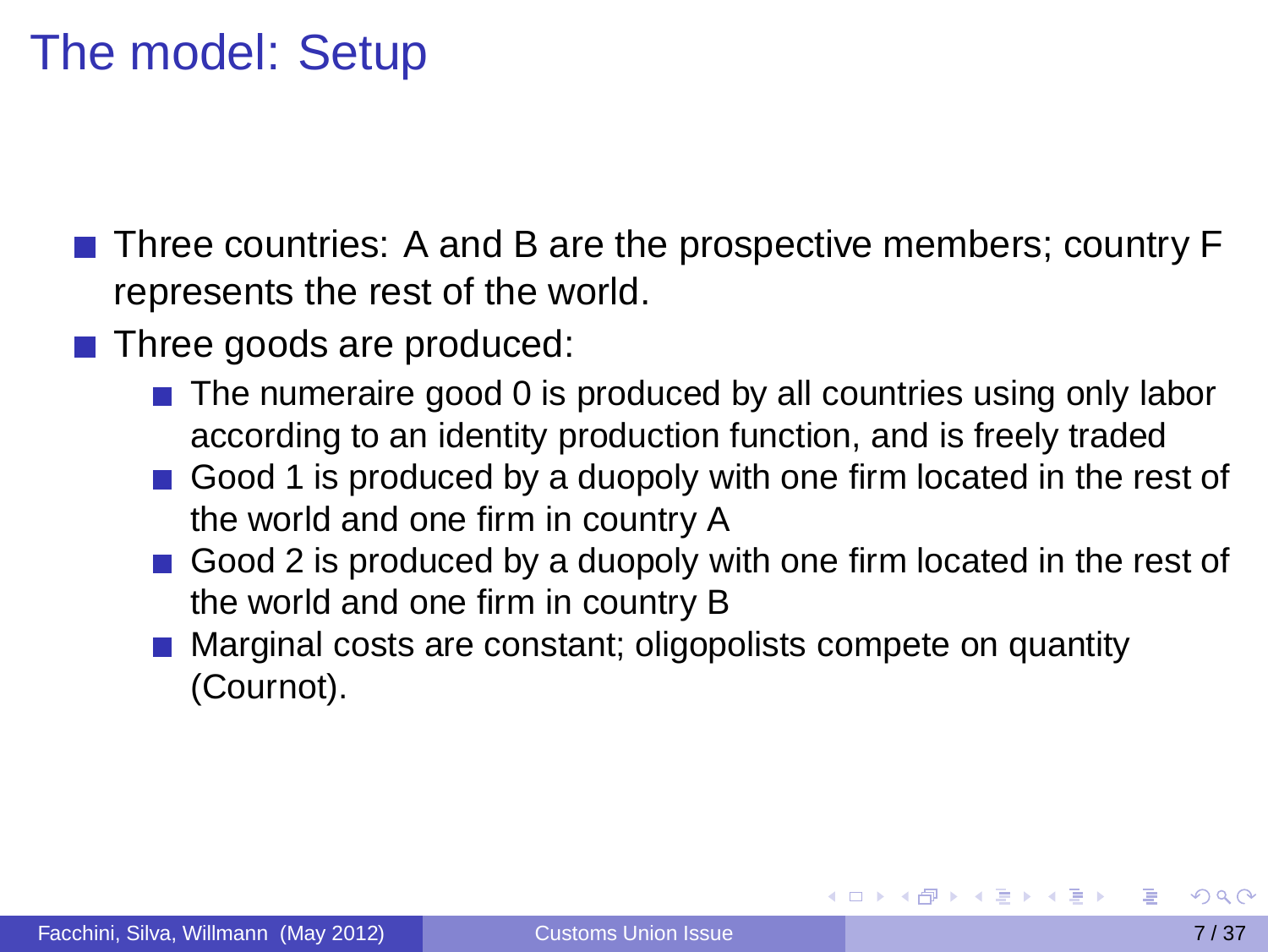## The model: Setup

- Mass one of individuals in each prospective member country.
- Individuals supply one unit of labor each, but differ in their ownership share of the profitable duopolist. Let  $\gamma_{s,l}$  be the fraction of the duopolist's profits received by individual *l* in country s.
- We assume  $\overline{\gamma}=$  1 and typical wealth distributions imply  $\gamma^m$   $\leq$  1, where *m* denotes the median of the distribution.
- Each individual has quasi–linear preferences

$$
u(x) = x^0 + \sum_i \left( Hx^i - \frac{(x^i)^2}{2} \right)
$$

Note that markets are segmented.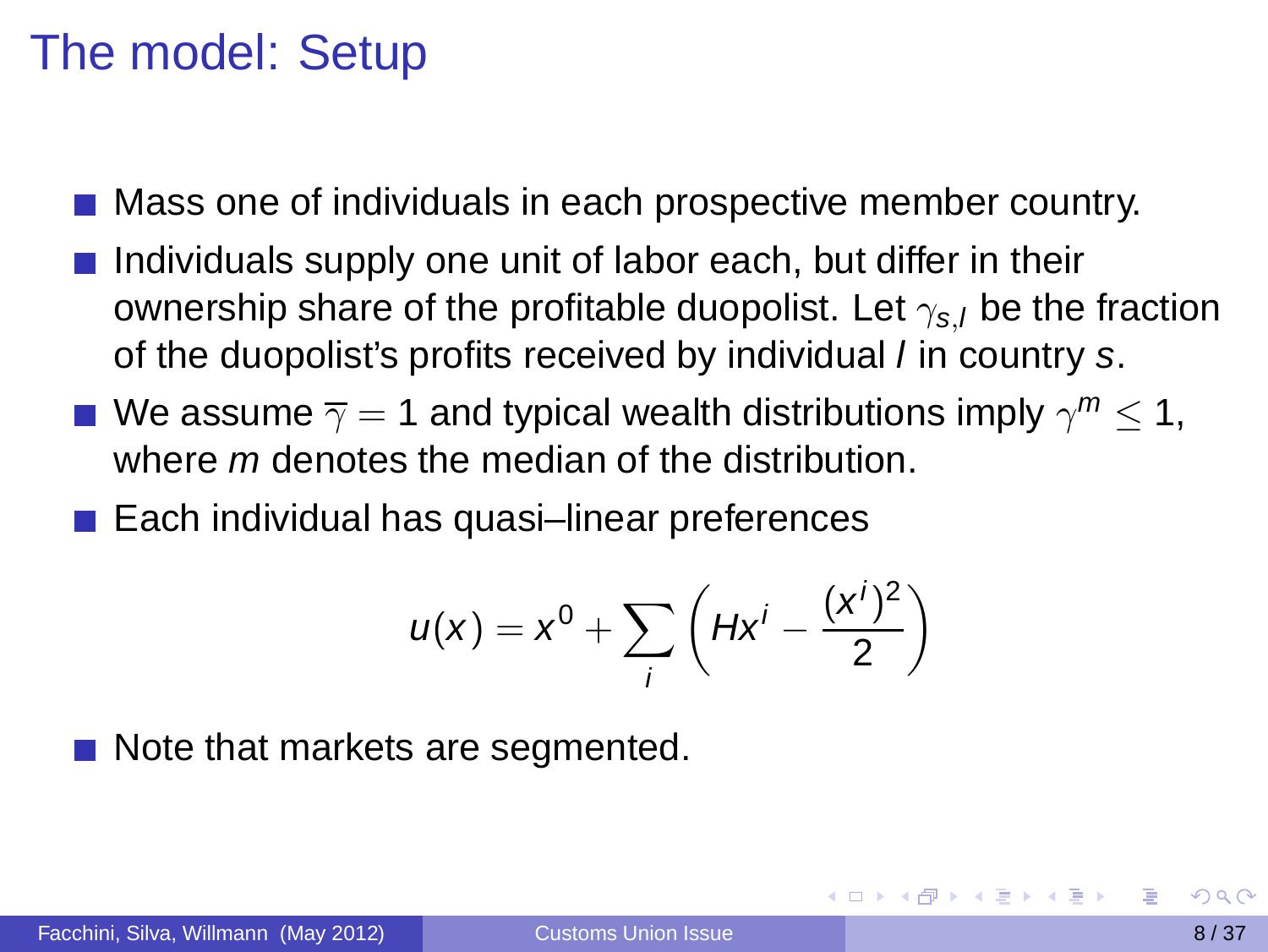### The model: Setup

 $\blacksquare$  The indirect utility function of individual *I* takes the form

$$
v(t,\gamma_{s,l}) = 1 + \sum_{d} \sum_{i} t_{d,s}^{i} x_{d,s}^{i}(t_s) + \gamma_{s,l}^{i} \pi_{s}^{i}(t) + \\ + \sum_{i} \left[ u\left(x^{i}(t_s)\right) - p_{s}^{i}(t_s) x_{s}^{i}(t_s) \right]
$$

where 
$$
\pi_s^i(\mathbf{t}) = \sum_d \left[ p_d^i - c - t_{s,d}^i \right] x_{s,d}^i
$$
, and  $x_s^i = \sum_d x_{d,s}^i$ 

Facchini, Silva, Willmann (May 2012) [Customs Union Issue](#page-0-0) 9/37

目

K ロト K 御 ト K 君 ト K 君 トー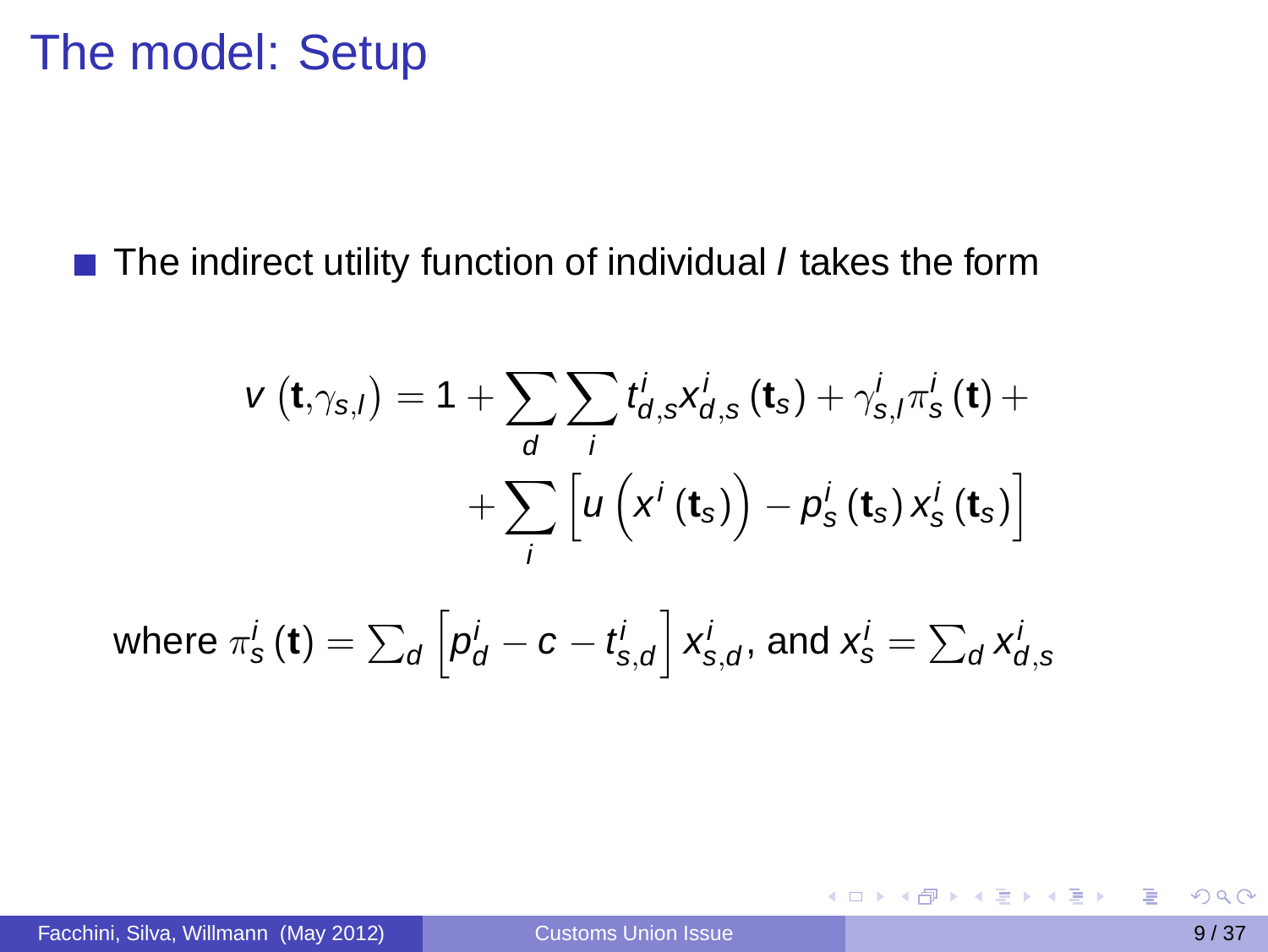# Sequence of the game

The game has four stages:

- 1 Given MFN tariffs (status quo) the median voters of A and B decide whether a FTA or a CU will replace the status quo
- 2 If the status quo is abandoned, voters in A and B elect a local representative
- 3 The representatives choose the tariff level vis-a-vis the rest of the world, while free trade prevails between A and B
- 4 Firms compete in quantities, taking as given the trade policies chosen in Stage 3.

**REPAIR**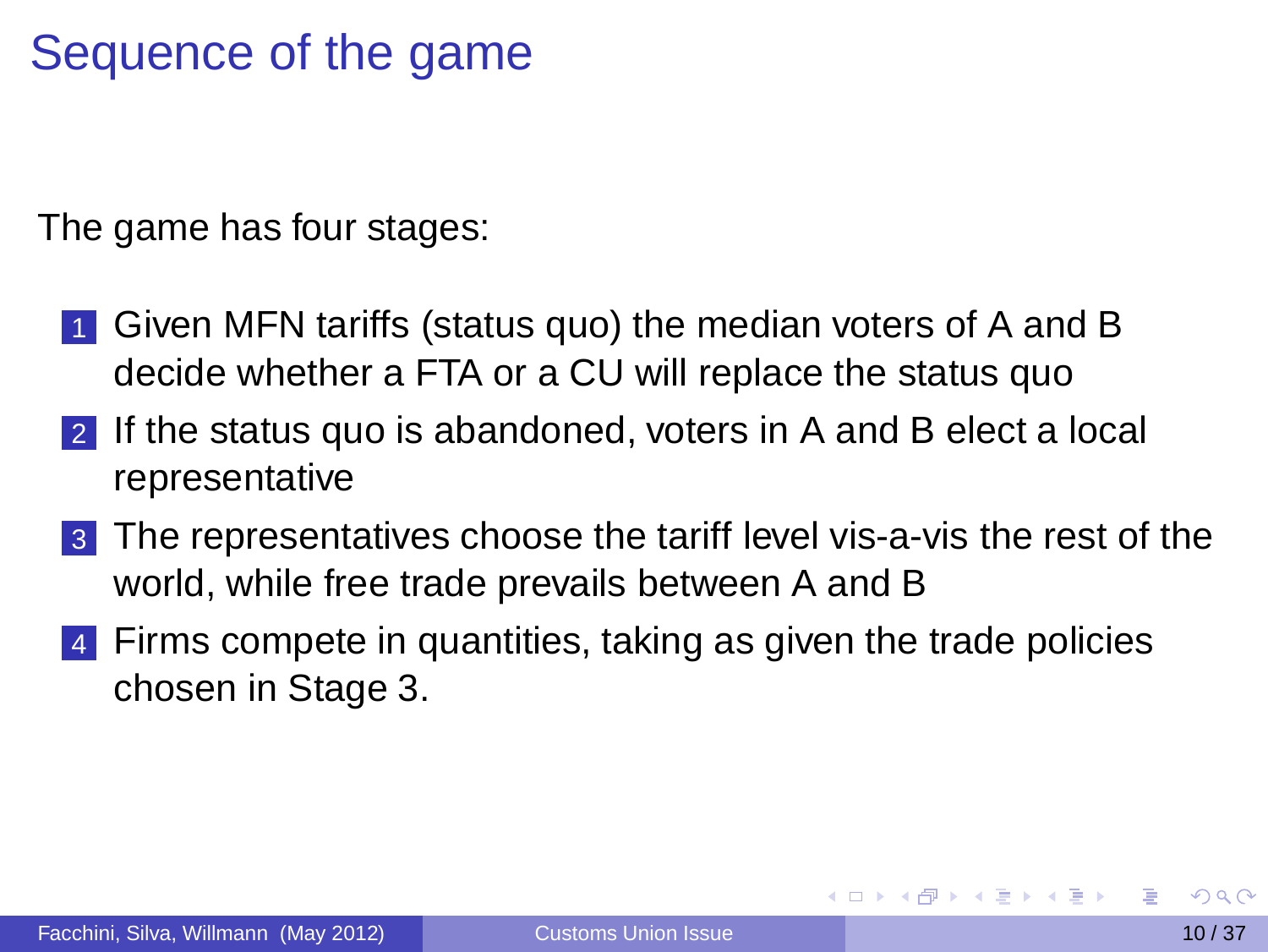# Stage 4: Cournot competition

- We treat tariff rates as given at this stage.
- Country s' firm producing good  $i$  for country d's market solves the following maximization problem:

$$
\max_{x_{s,d}^i} \left[ p_d^i - c - t_{s,d}^i \right] x_{s,d}^i
$$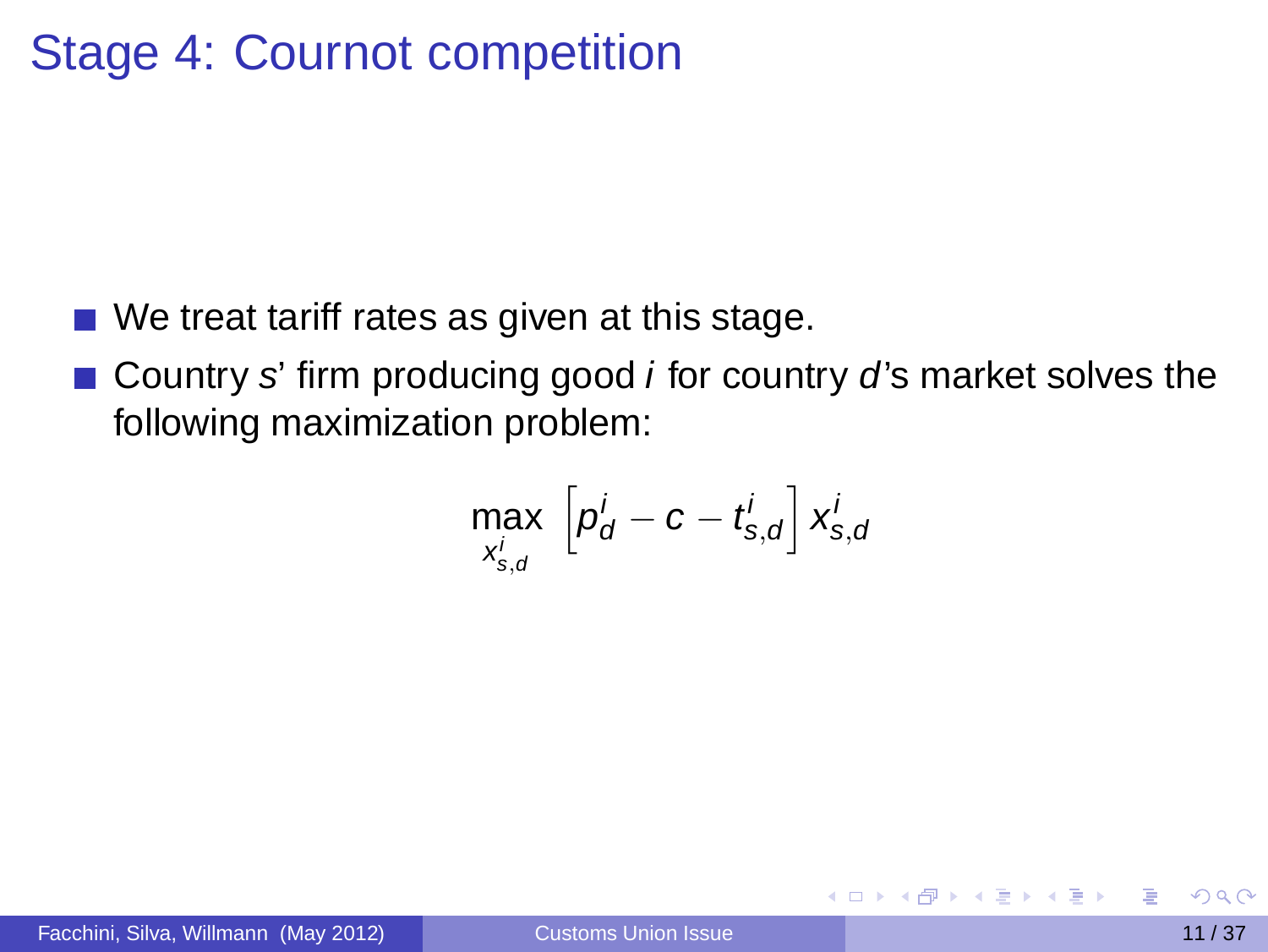## Stage 4: Cournot competition

Using the fact that demand is linear, and focusing on country A we obtain the following equilibrium quantities and prices:

$$
x_{A,A}^1 = \frac{\left(H + t_{F,A}^1 - c\right)}{3} \qquad x_{B,A}^2 = \frac{\left(H + t_{F,A}^2 - 2t_{B,A}^2 - c\right)}{3}
$$
\n
$$
x_{F,A}^1 = \frac{\left(H - 2t_{F,A}^1 - c\right)}{3} \qquad x_{F,A}^2 = \frac{\left(H + t_{B,A}^2 - 2t_{F,A}^2 - c\right)}{3}
$$
\n
$$
p_A^1 = \frac{\left(H + t_{F,A}^1 + 2c\right)}{3} \qquad p_A^2 = \frac{\left(H + t_{F,A}^2 + t_{B,A}^2 + 2c\right)}{3}
$$

 $\left\{ \frac{m}{2} \right\}$  ,  $\left\{ \frac{m}{2} \right\}$  ,  $\left\{ \frac{m}{2} \right\}$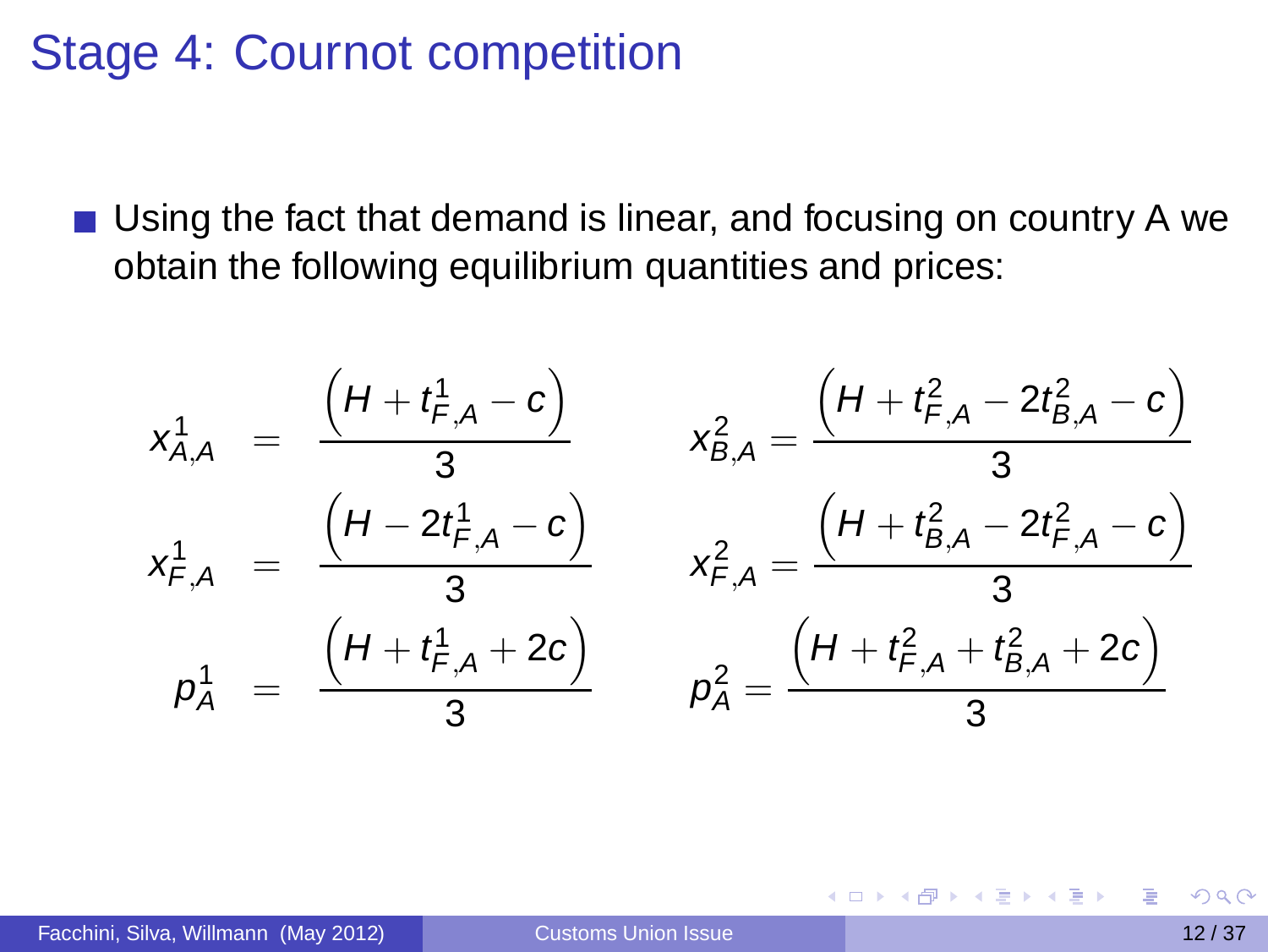# Third and Second stage

- Determine the tariff choice and the identity of the representative under the three possible policy regimes:
	- Status quo policy: Most Favorite Nation tariffs
	- 2 Free Trade Area: non-cooperative preferential agreement
	- Customs Union: cooperative preferential agreement

A → → E → → E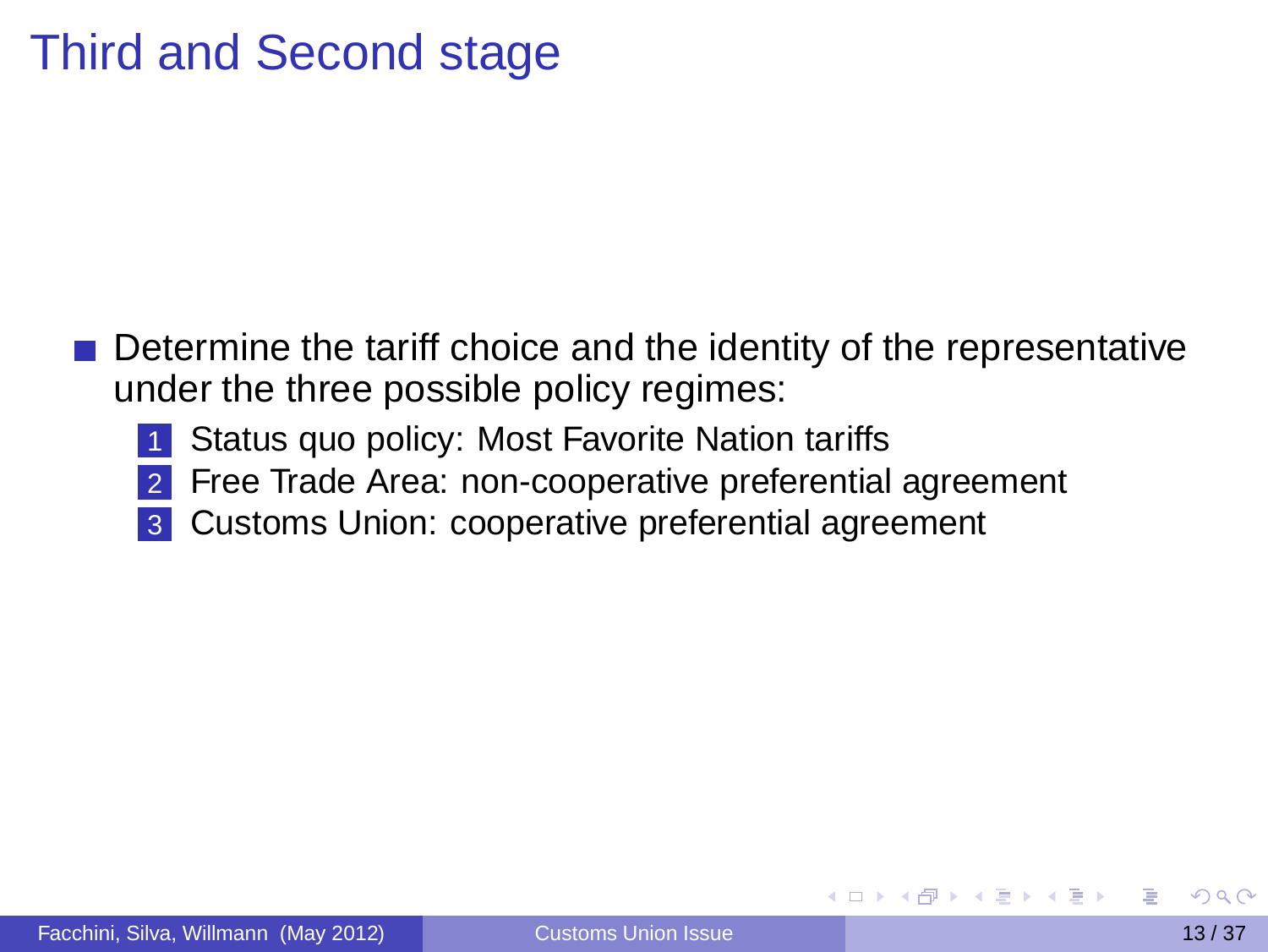# Status quo (MFN tariffs)

#### No commitment

 $\blacksquare$  The objective of the representative is to choose the tariff to be applied to imports from all other countries which maximizes her welfare, given the tariffs chosen by all other countries. For country A, the tariff is the solution to

$$
\max_{t_A'} v(t, \widehat{\gamma}_A) \quad \text{for } i = \{1, 2\}
$$

 $\blacksquare$  In equilibrium

$$
t_A^{\text{MFN},1} = \frac{(H-c)(1+2\hat{\gamma}_A)}{11-2\hat{\gamma}_A}
$$
  

$$
t_A^{\text{MFN},2} = \frac{(H-c)}{4}
$$

Facchini, Silva, Willmann (May 2012) [Customs Union Issue](#page-0-0) 14 / 37

3 E X 3 E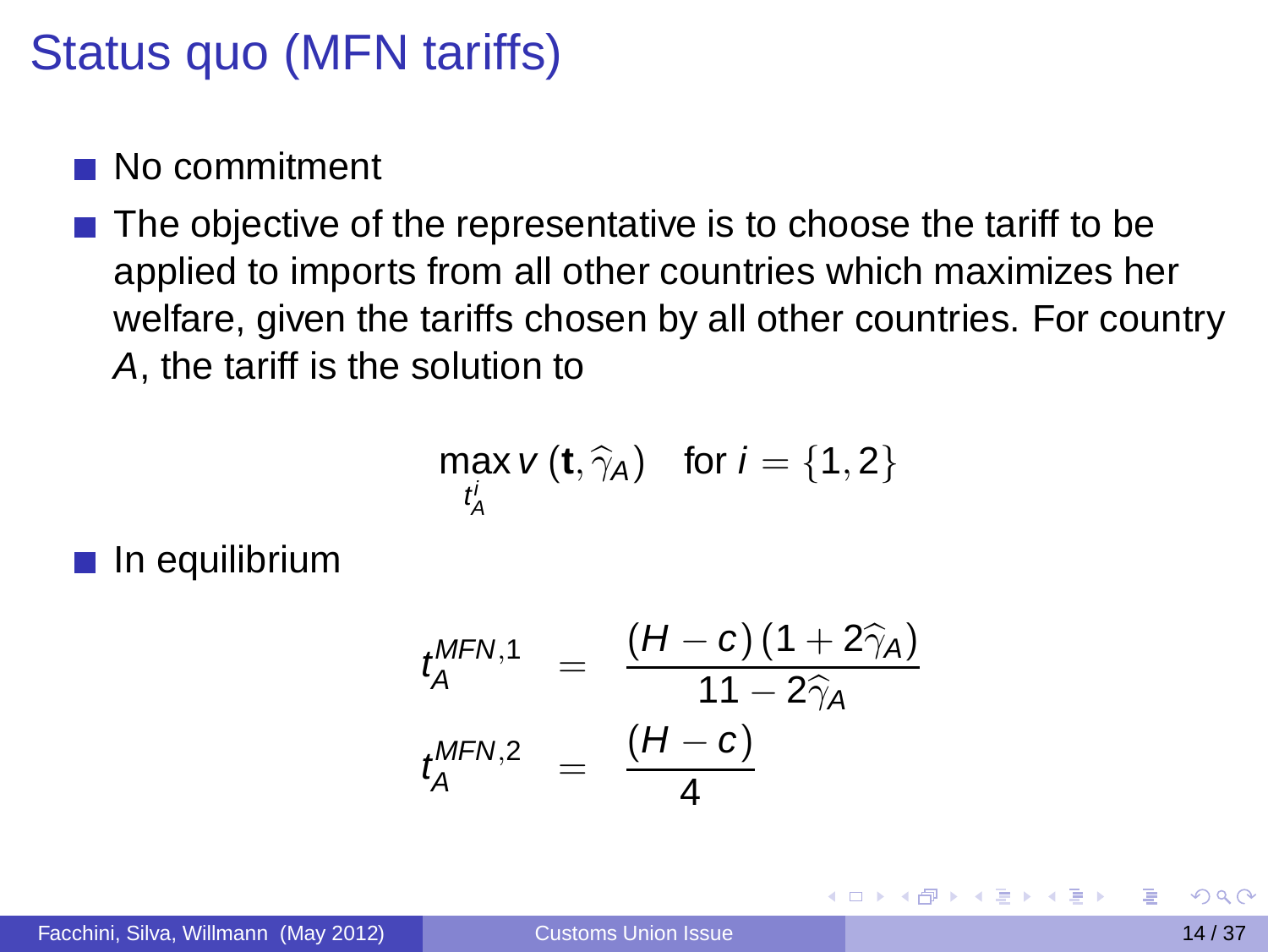# Status quo (MFN tariffs)

#### ■ Notice that

- $\blacksquare$  The choice of tariff in country A does not depend on the identity of country B's representative
- $\blacksquare$  The tariff applied to imports from F in the sector where there is no domestic firm operating does not depend on the representative's share of profits (in the other sector).
- Given the policy chosen in the third stage by the elected representative, in the second stage the median voter in A seeks to maximize her utility imputation

$$
\max_{\widehat{\gamma}_A} v\left(\mathbf{t}^{\textit{MFN}}\left(\widehat{\gamma}_A, \widehat{\gamma}_B\right), \gamma_A^{\textit{m}}\right)
$$

**A BAK BA**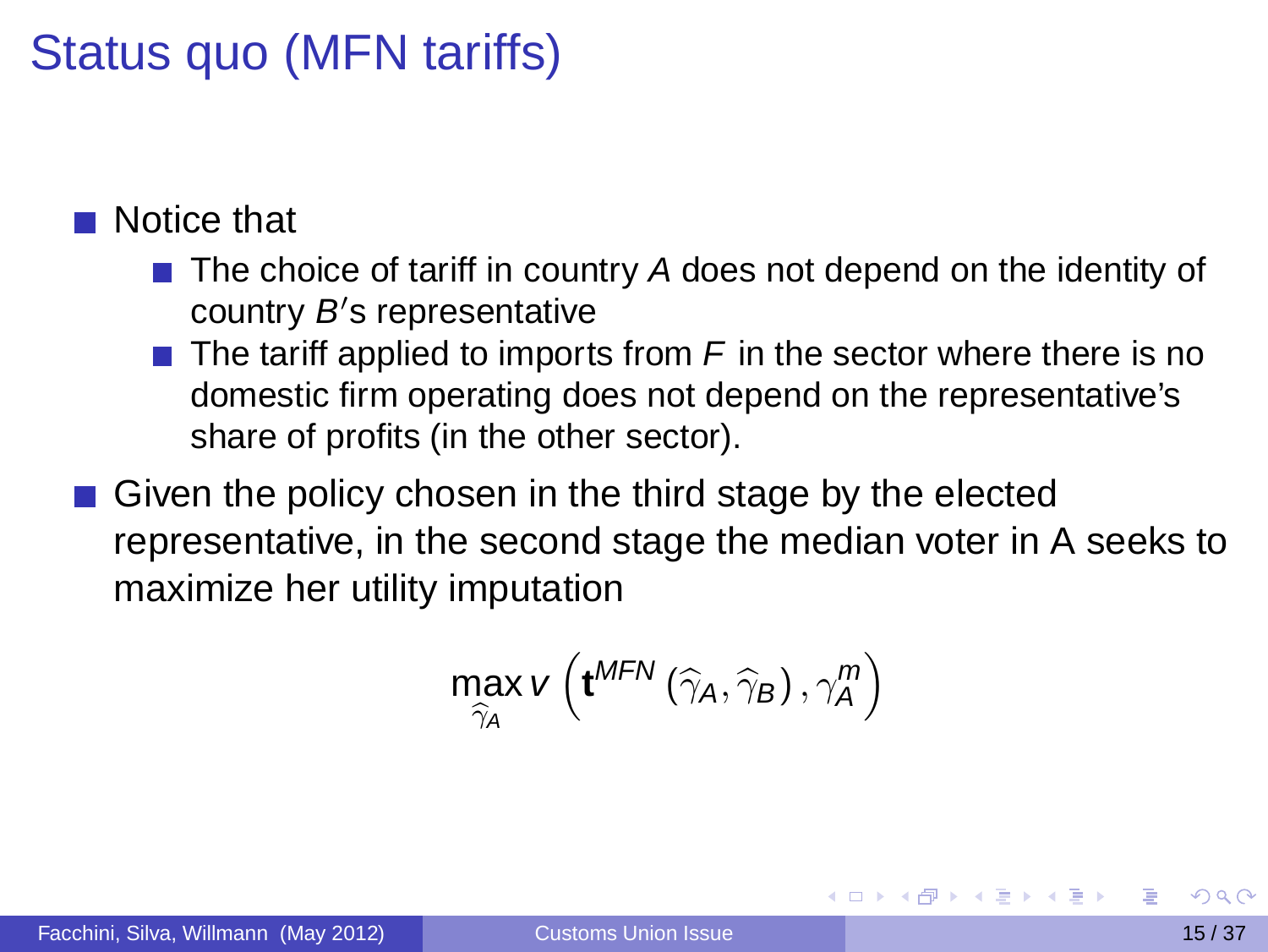# Status quo (MFN tariffs)

 $\blacksquare$  It is easy to show that

$$
\widehat{\gamma}_A = \gamma_A^m
$$

i.e. the median voter *does not delegate power* under the status quo.

The equilibrium tariffs are given by

$$
t_A^{\text{MFN,1}} = \frac{(H-c) (1 + 2\gamma^m)}{11 - 2\gamma^m}
$$
  

$$
t_A^{\text{MFN,2}} = \frac{(H-c)}{4}
$$

- Intuition: Goods markets are segmented: prices in A and B are not related
	- Representative does not have any influence on the partner's decisions

 $(5 + 1)$ 

原 にゅ 手につ

Median voter simply represents herself.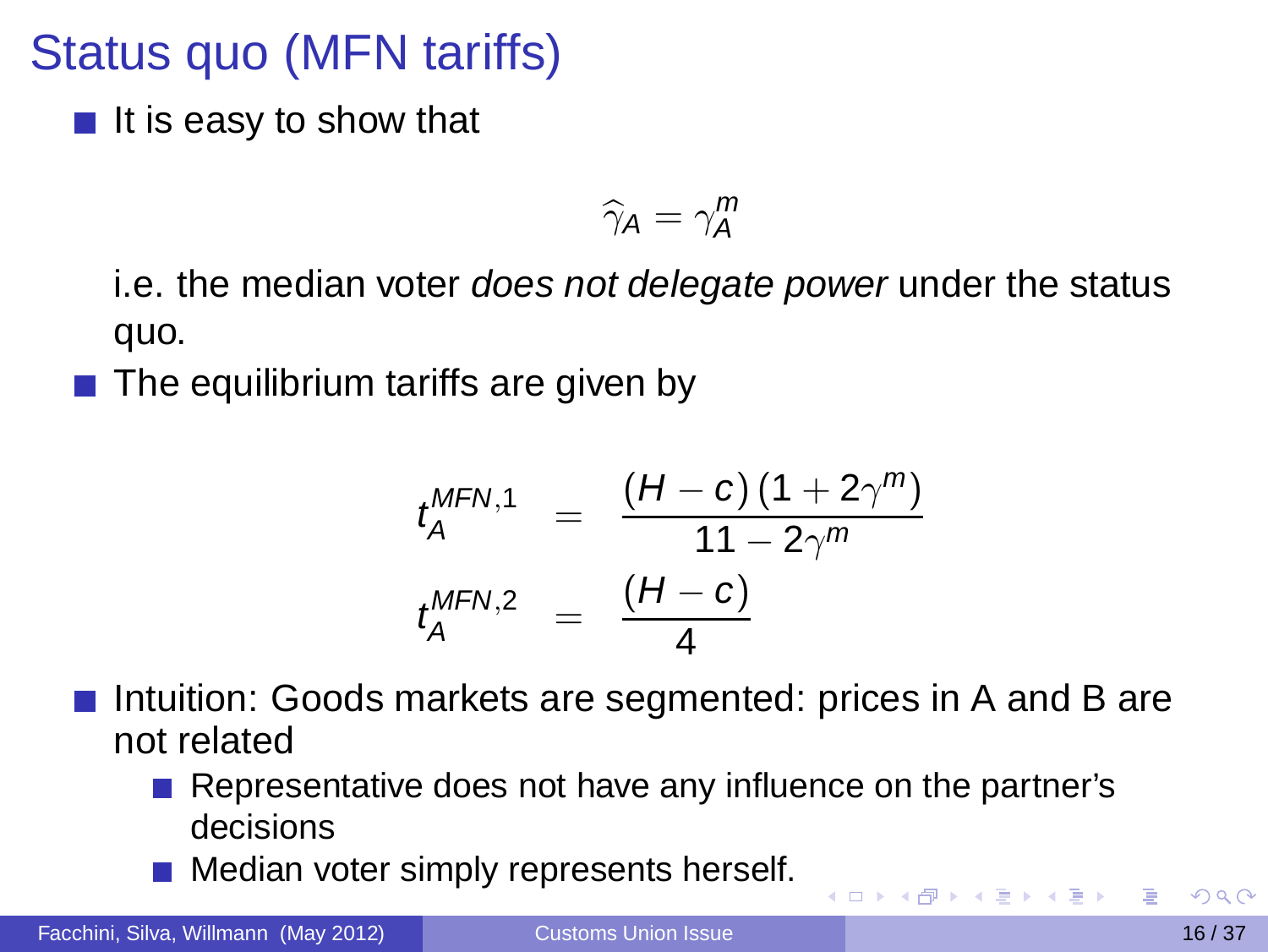### Free Trade Area

For country A, the elected representative chooses the tariff to be applied to imports from  $F$ , taking the partner's tariffs as given:

$$
\max_{t'_{F,A}} v(t, \widehat{\gamma}_A) \quad \text{for } i = \{1, 2\}
$$

Remembering that imports from B are tariff-free, the solution is given by

$$
t_{F,A}^{FTA,1} = \frac{(H-c)(2\hat{\gamma}_A+1)}{(11-2\hat{\gamma}_A)}
$$
  

$$
t_{F,A}^{FTA,2} = \frac{(H-c)}{11}
$$

医单位 医单位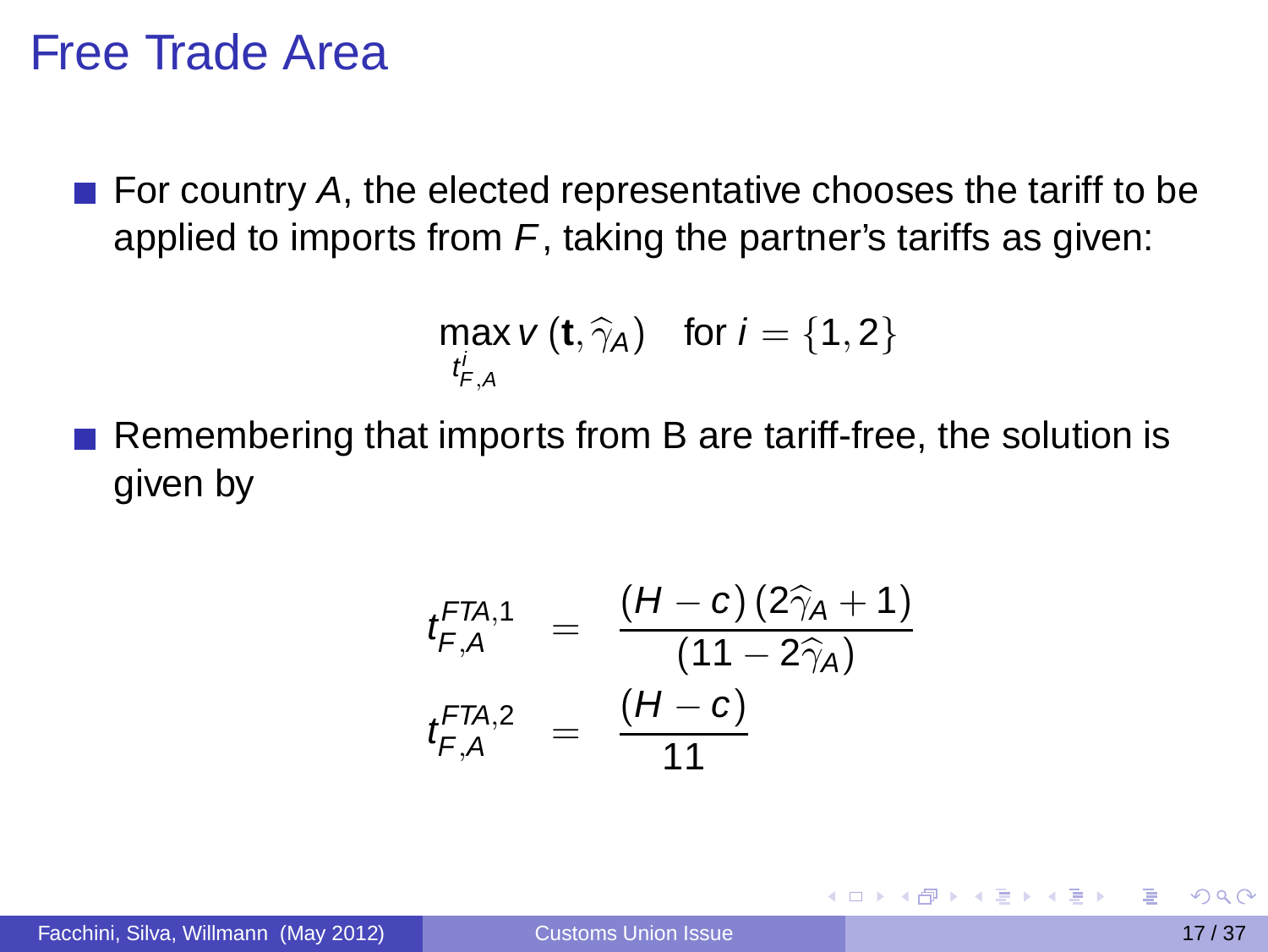### Free Trade Area

 $\blacksquare$  The median voter chooses the representative to be sent to carry out the negotiations as the result to

$$
\max_{\widehat{\gamma}_A} v\left(\mathbf{t}^{FTA}\left(\widehat{\gamma}_A, \widehat{\gamma}_B\right), \gamma_A^m\right)
$$

It is easy to show that the solution to this problem is

$$
\widehat{\gamma}_A = \gamma_A^m
$$

- i.e. again there is no strategic delegation.
- $\blacksquare$  The equilibrium tariffs chosen are given by

$$
t_{F,A}^{FTA,1} = \frac{(H-c) (1 + 2\gamma^m)}{(11 - 2\gamma^m)}
$$
  

$$
t_{F,A}^{FTA,2} = \frac{(H-c)}{11}
$$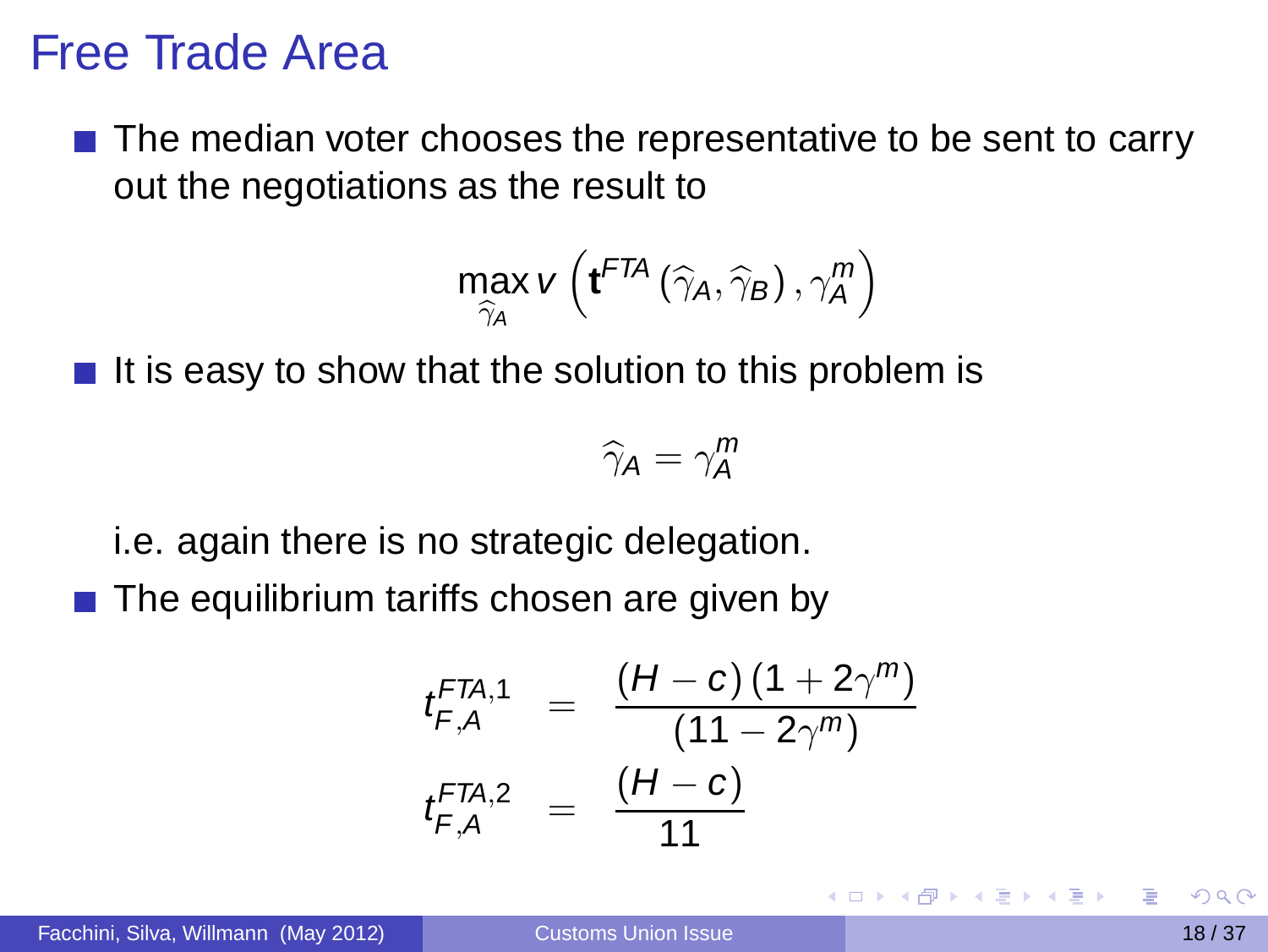# Free Trade Area versus MFN

#### Notice that:

\n- **1** 
$$
t_{F,A}^{FTA,1} = t_{F,B}^{FTA,2} = t_A^{MFN,1} = t_B^{MFN,2}
$$
\n- **2** However,  $t_{F,A}^{FTA,2} = t_{F,B}^{FTA,1} < t_A^{MFN,2} = t_B^{MFN,1}$ . This is the *tariff complementarity effect* due to Ornelas (2005).
\n

活

イロメイ部メイ君メイ君メー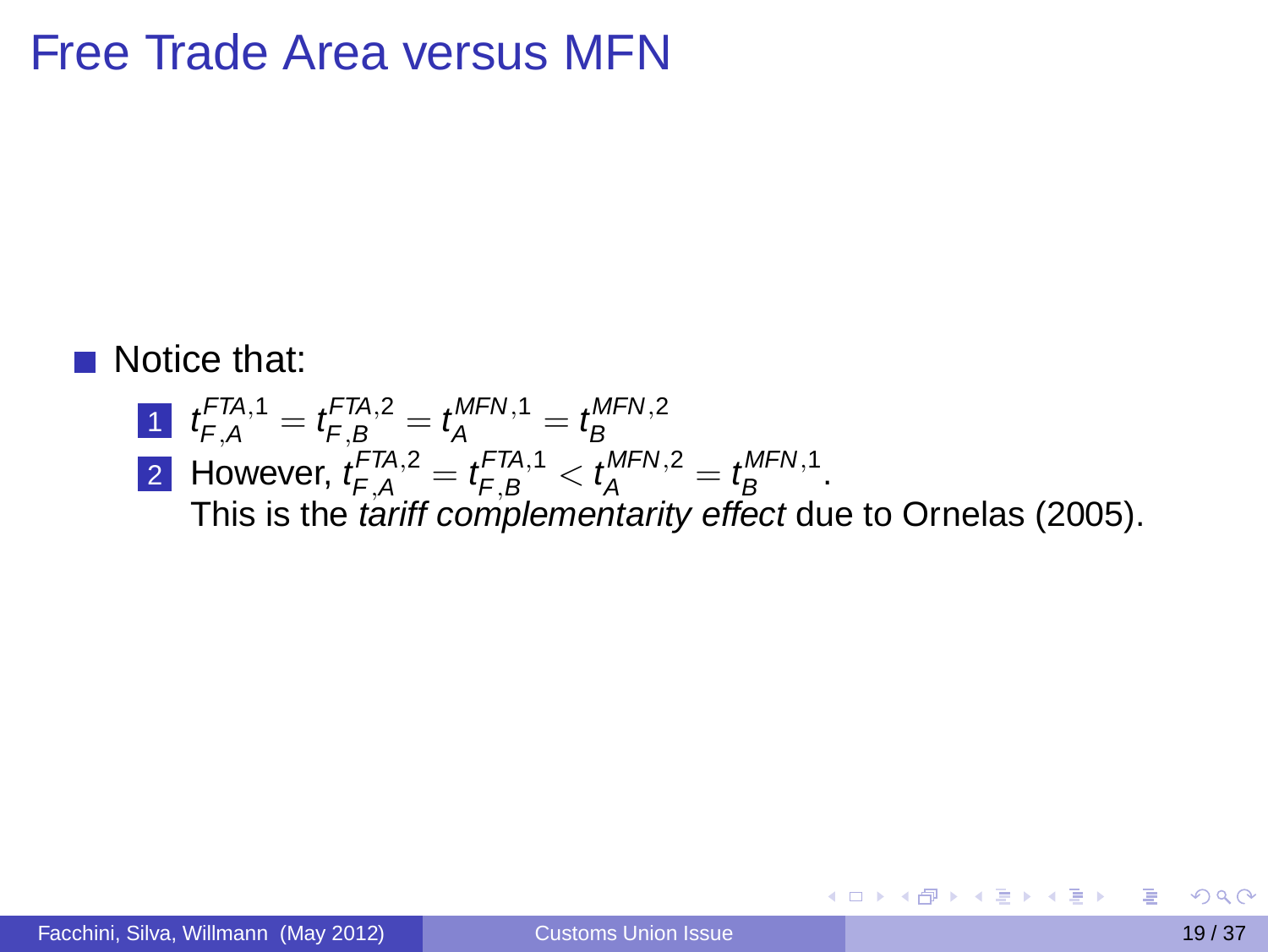## Customs Union

In a Customs Union, member countries coordinate external trade policies, i.e. tariffs are chosen as the solution to the following problem

$$
\max_{t'} v(\mathbf{t}, \widehat{\gamma}_A) + v(\mathbf{t}, \widehat{\gamma}_B) \quad \text{for} \ \ i = \{1, 2\}
$$

 $\blacksquare$  The solution to this problem is:

$$
t^{CU,1} = \frac{(H-c)(1+2\widehat{\gamma}_A)}{(11-2\widehat{\gamma}_A)}
$$
  

$$
t^{CU,2} = \frac{(H-c)(1+2\widehat{\gamma}_B)}{(11-2\widehat{\gamma}_B)}
$$

Facchini, Silva, Willmann (May 2012) [Customs Union Issue](#page-0-0) 20 / 37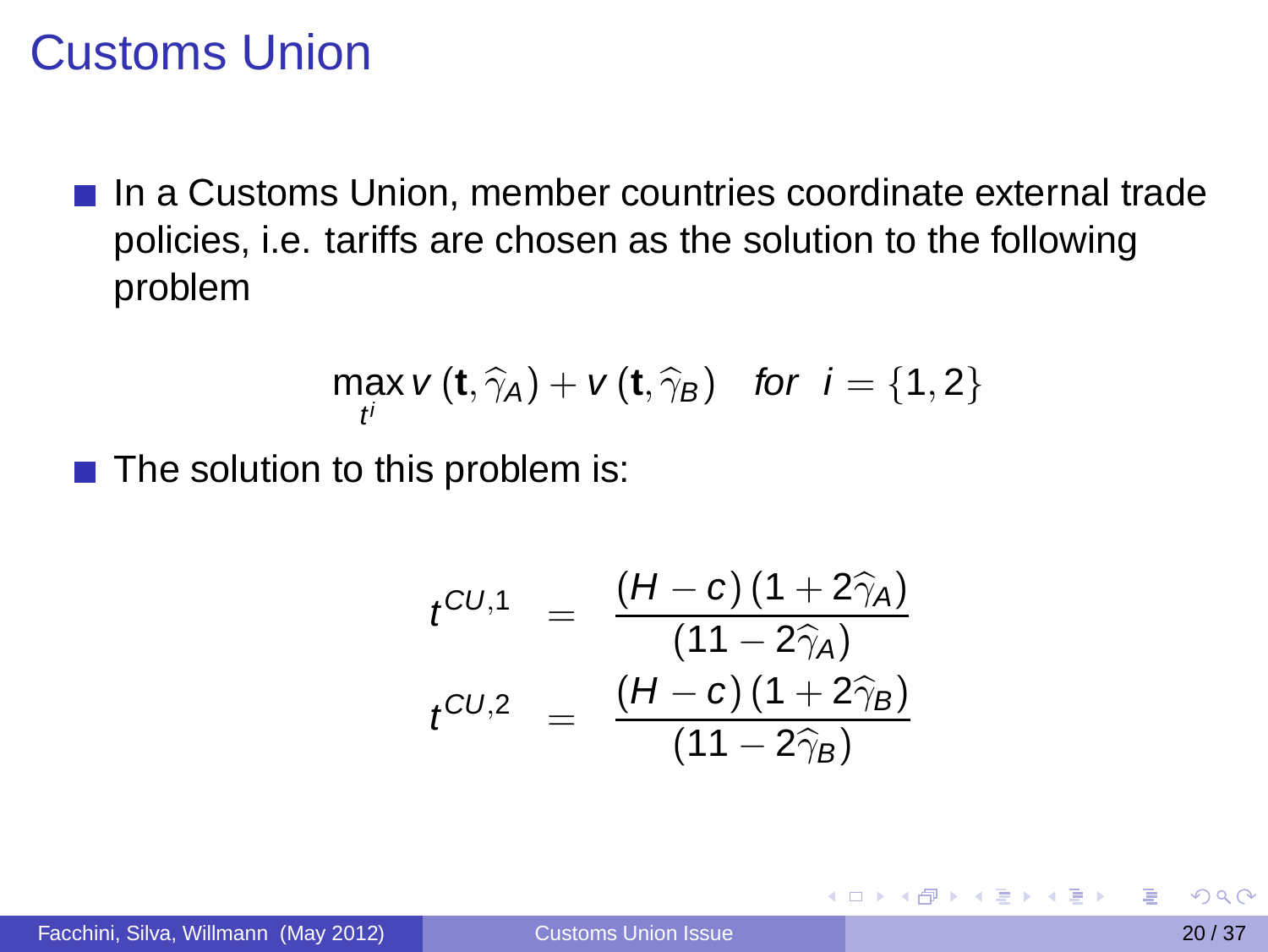### Customs Union

It is straightforward to show that the elected representative is

$$
\widehat{\gamma}_A=2\gamma^m
$$

So if a Custom Union is chosen, we observe strategic delegation, i.e. the median voter strategically delegates power to a representative whose ownership share of the firm is twice her own.

 $\blacksquare$  The corresponding tariffs are given by

$$
t^{CU,1} = \frac{(H-c) (4\gamma^m + 1)}{(11 - 4\gamma^m)}
$$

$$
t^{CU,2} = \frac{(H-c) (4\gamma^m + 1)}{(11 - 4\gamma^m)}
$$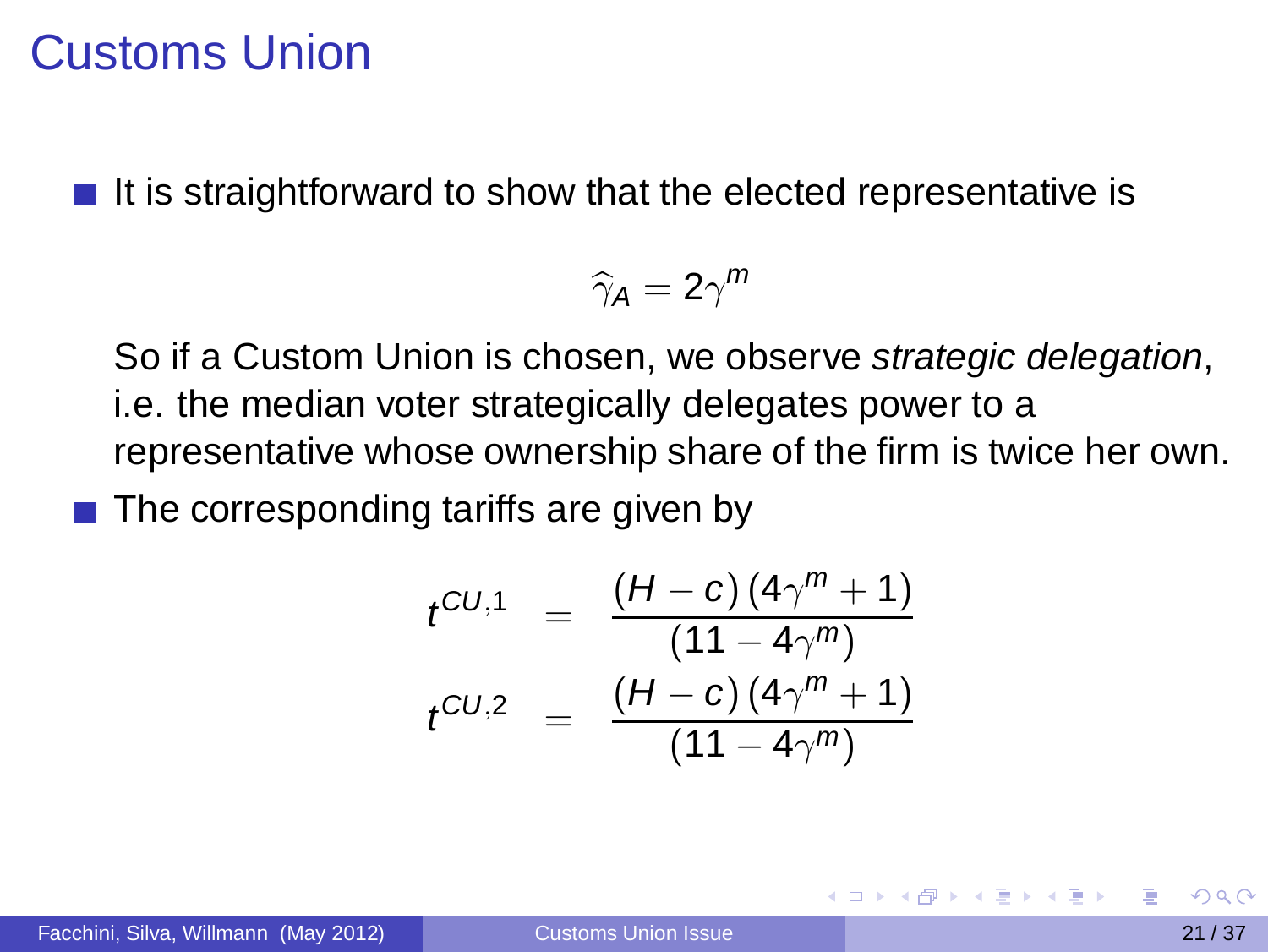## Remarks

- Notice that the common external tariff under a Customs Union is higher than the external tariff in a FTA, independently of the distribution of income.
- This result has been obtained before by Freund (2000) and Ornelas (2007).
- The identity of the representative under a CU and a FTA differ.
- **Under the Customs Union regime, the median voter strategically** delegates to someone more extreme.

化重氮化重氮化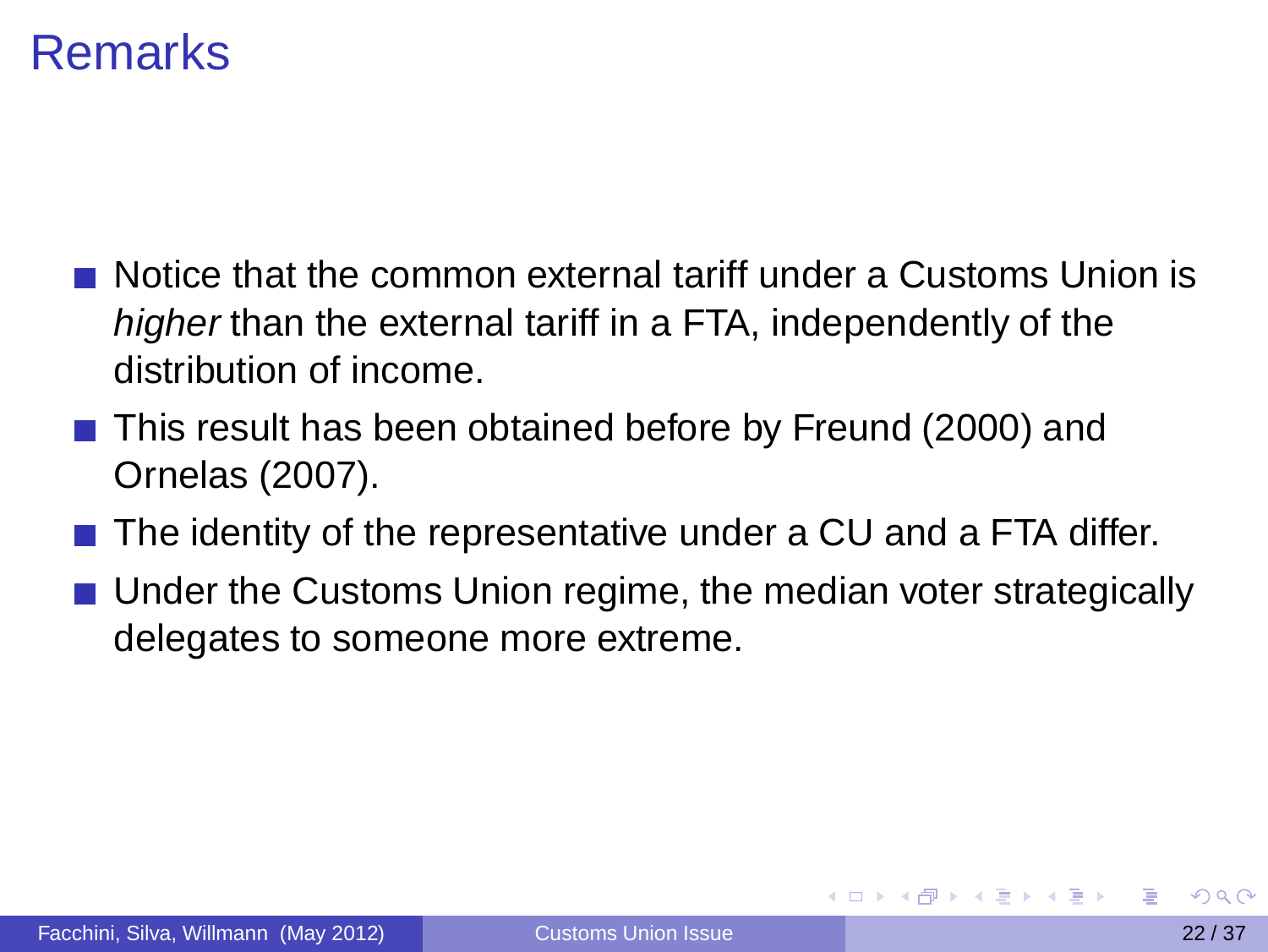## Welfare comparison

**Proposition 1** In the context of a representative democracy, free trade areas raise member countries' welfare relative to customs unions as long as the fraction of profits received by the median voter  $(\gamma^m)$  is sufficiently close to the fraction of profits received by the average voter ( $\overline{\gamma} = 1$ ).

**Intuition:** 

- The common external tariffs are higher under CU than an FTA. Thus consumer surplus (profits) is lower (higher) under a CU than an FTA. But it can be shown that profits+consumer surplus are higher in a CU than in an FTA.
- $\blacksquare$  If inequality is sufficiently low, the common external tariff in a CU is sufficiently high as to substantially reduce the level of imports, making the CU less desirable from the point of view of aggregate welfare than the FTA.

イロト イ押 トイラ トイラト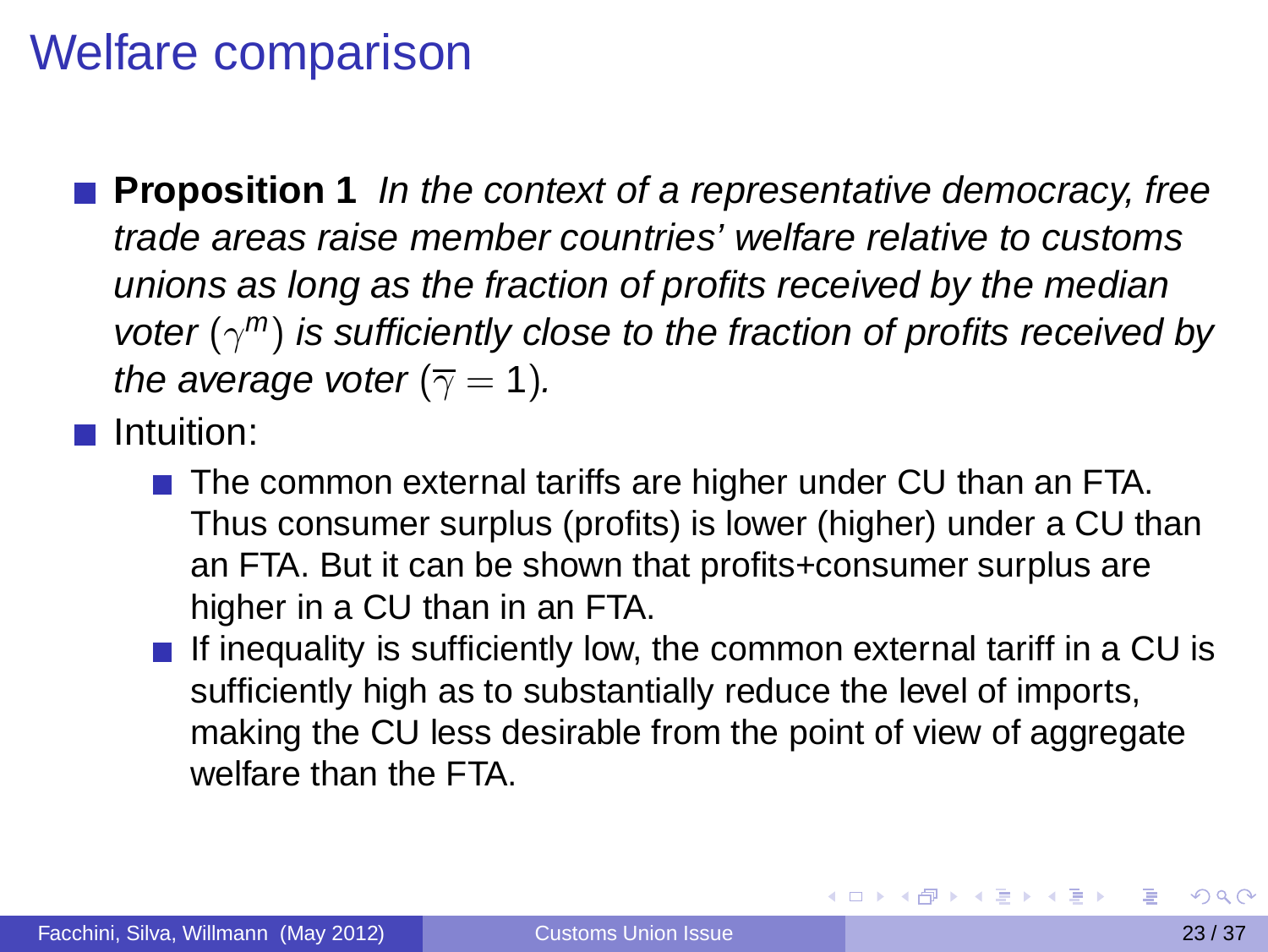- **Proposition 2** The creation of a free trade area raises member countries' welfare relative to the status quo situation, regardless of the fraction of profits received by the median voter  $(\gamma^m)$ . However, if the share of profits received by the median voter is sufficiently close to the share received by the average voter, then a customs union decreases member countries' welfare relative to the status quo situation.
- Intuition: Under a FTA the increase in profits of the exporting firm due to the opening up of the market in the partner country and the increase in consumer surplus due to a reduction in tariffs more than compensate the loss in tariff revenues.
- For a CU, if inequality is sufficiently low, tariffs are high enough to bring about losses in welfare when moving from the status quo to the CU.

イロト イ団 トイモト イモトー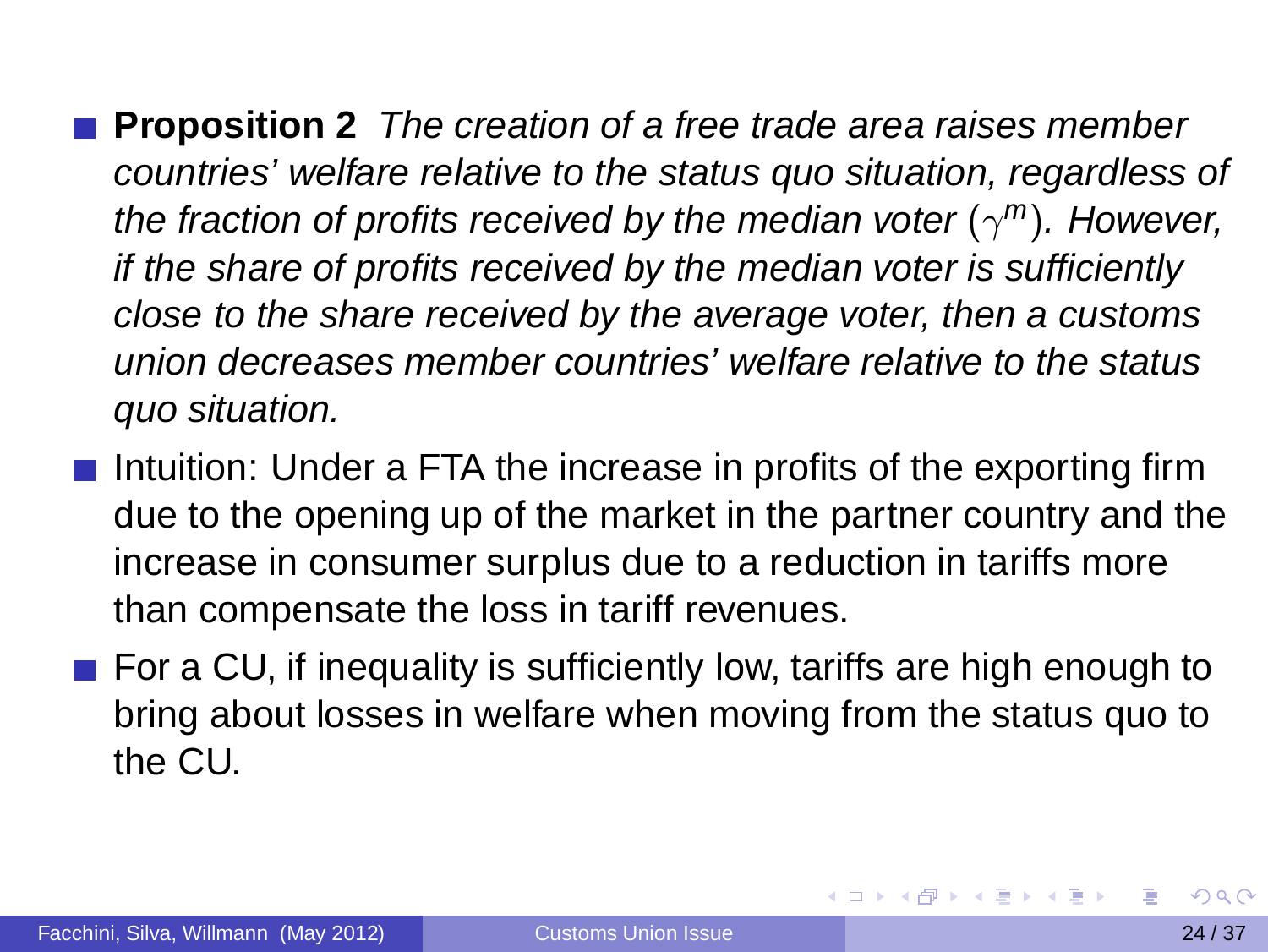



Figure 2: Welfare Ranking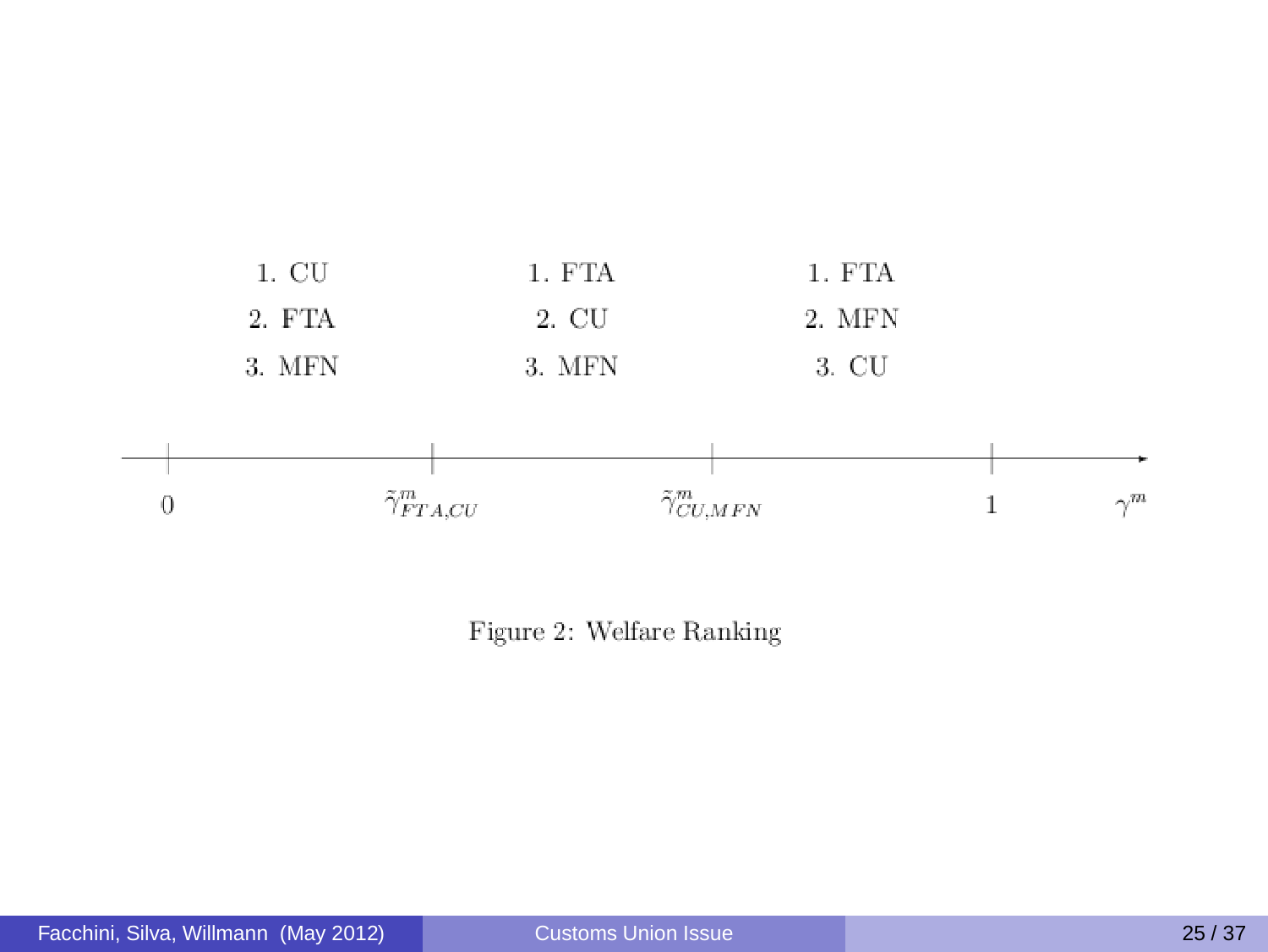# First Stage: Choosing the trade regime

- **Median voters can choose between three possible outcomes:** {Status Quo, FTA, CU }
- An FTA (CU) is established if  ${FTA, FTA}$   $({CU, CU)}$  is the Nash equilibrium of the game.

**Definition** A preferential trade agreement is politically viable if the median voter prefers it over the status quo.

**A BAK BA**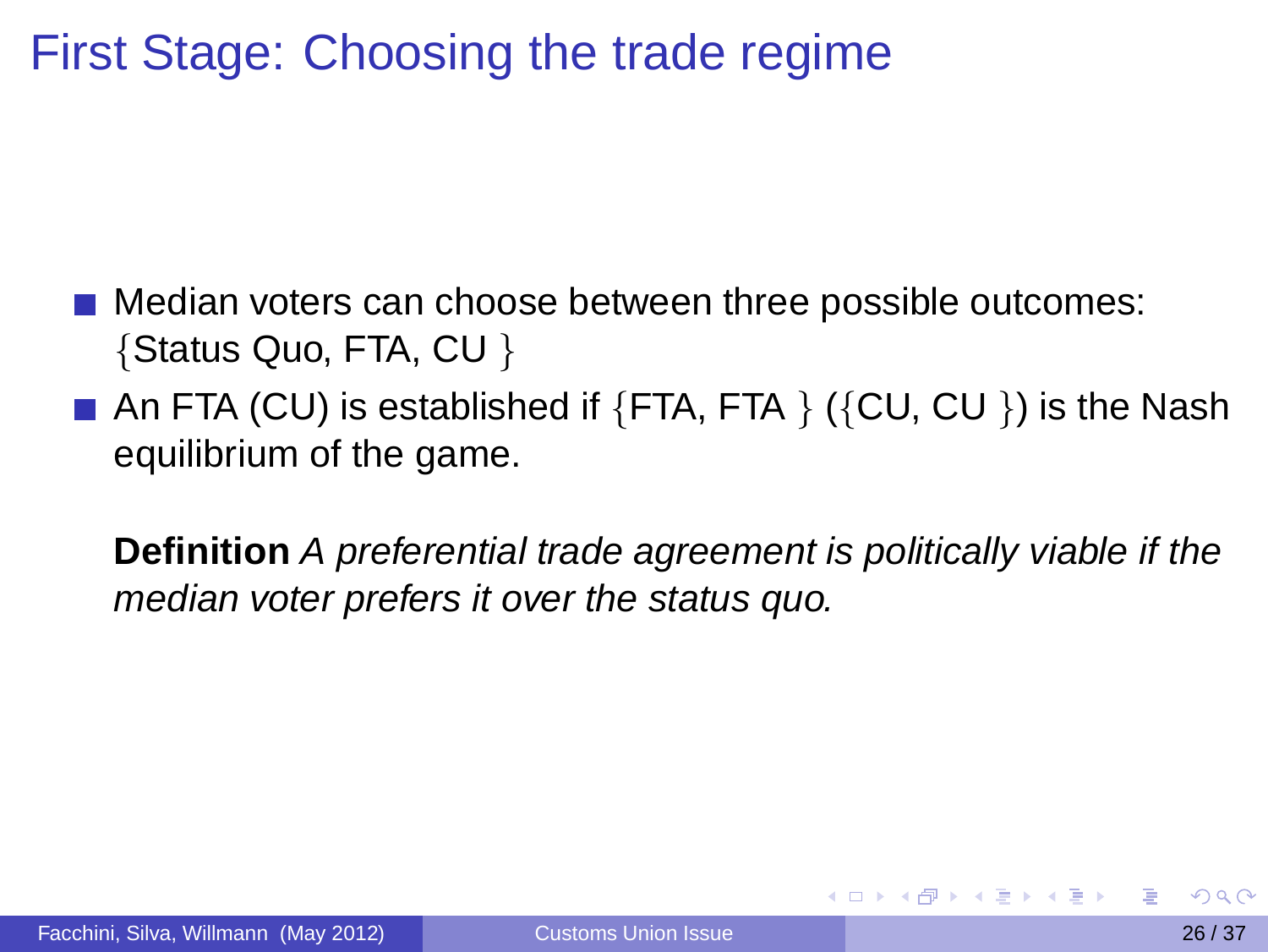First Stage: CU are not politically viable

■ We can show that

**Proposition 3** In a model with representative democracy, the formation of a customs union is not politically viable.

Intuition. The change in welfare brought about by the move from MFN to a CU can be decomposed as follows:

$$
\Delta V\left(\mathbf{t}, \gamma_A^m\right) = \underbrace{\Delta V\left(\mathbf{t}, \overline{\gamma}_A\right)}_{\text{Social welfare}} - \underbrace{\left(1 - \gamma_A^m\right)\left(\Delta \pi_A^1\left(\mathbf{t}\right)\right)}_{\text{Preoffs}}
$$

押 トラミト オミト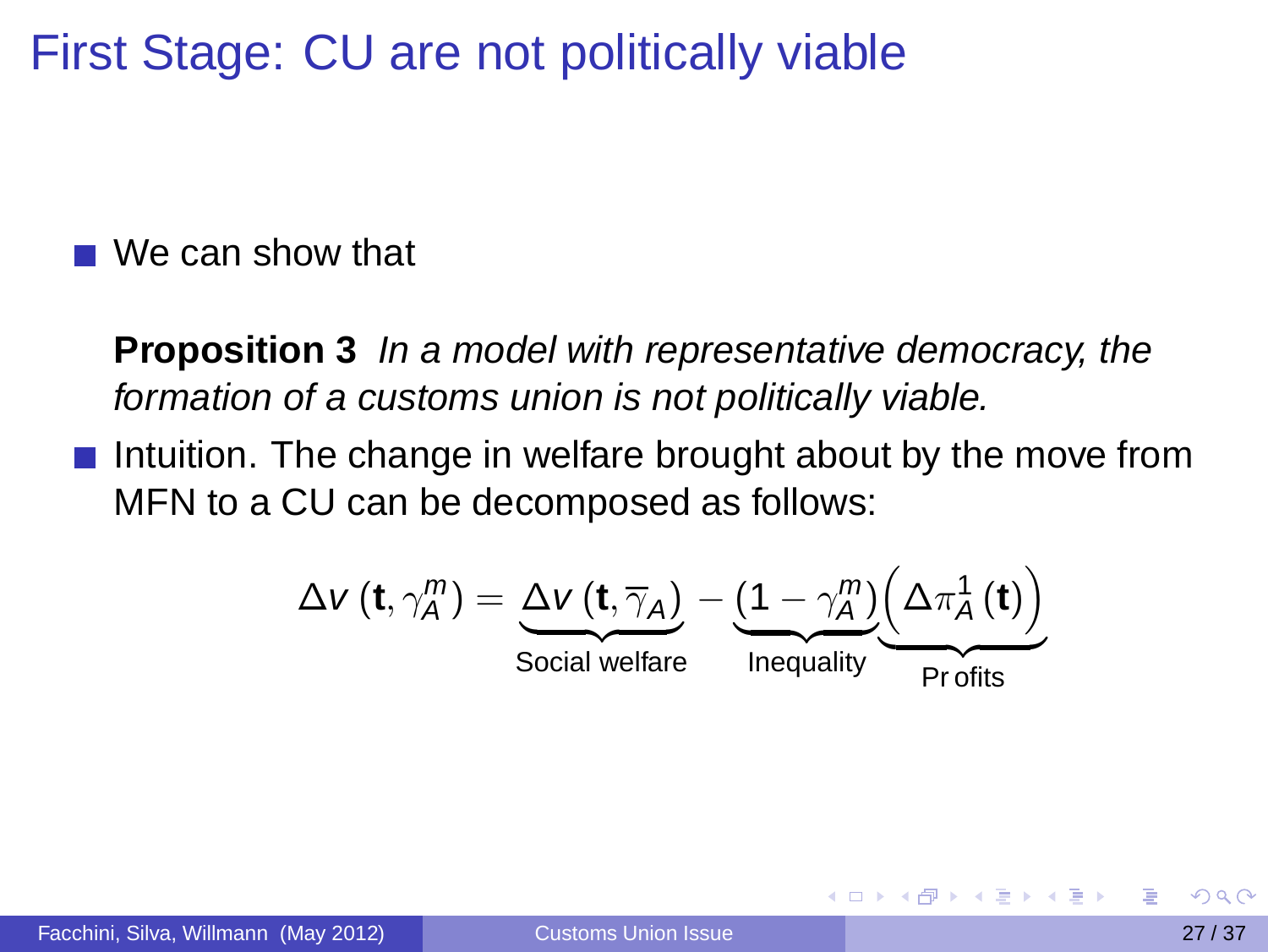## First Stage: Free Trade Areas

 $\blacksquare$  Free Trade Areas, by contrast, can be politically viable:

**Proposition 4** In a model of representative democracy, the formation of a free trade area will emerge as an equilibrium if the share of profits received by the median voter is sufficiently close to the share of profits received by the average voter.

Intuition. The change in welfare brought about by the move from MFN to a FTA can be decomposed as before:

$$
\Delta V\left(\mathbf{t}, \gamma_A^m\right) = \underbrace{\Delta V\left(\mathbf{t}, \overline{\gamma}_A\right)}_{\text{Social welfare}} - \underbrace{\left(1 - \gamma_A^m\right)\left(\Delta \pi_A^1\left(\mathbf{t}\right)\right)}_{\text{Prefits}}
$$

イロメ イ押メ イヨメ イヨメー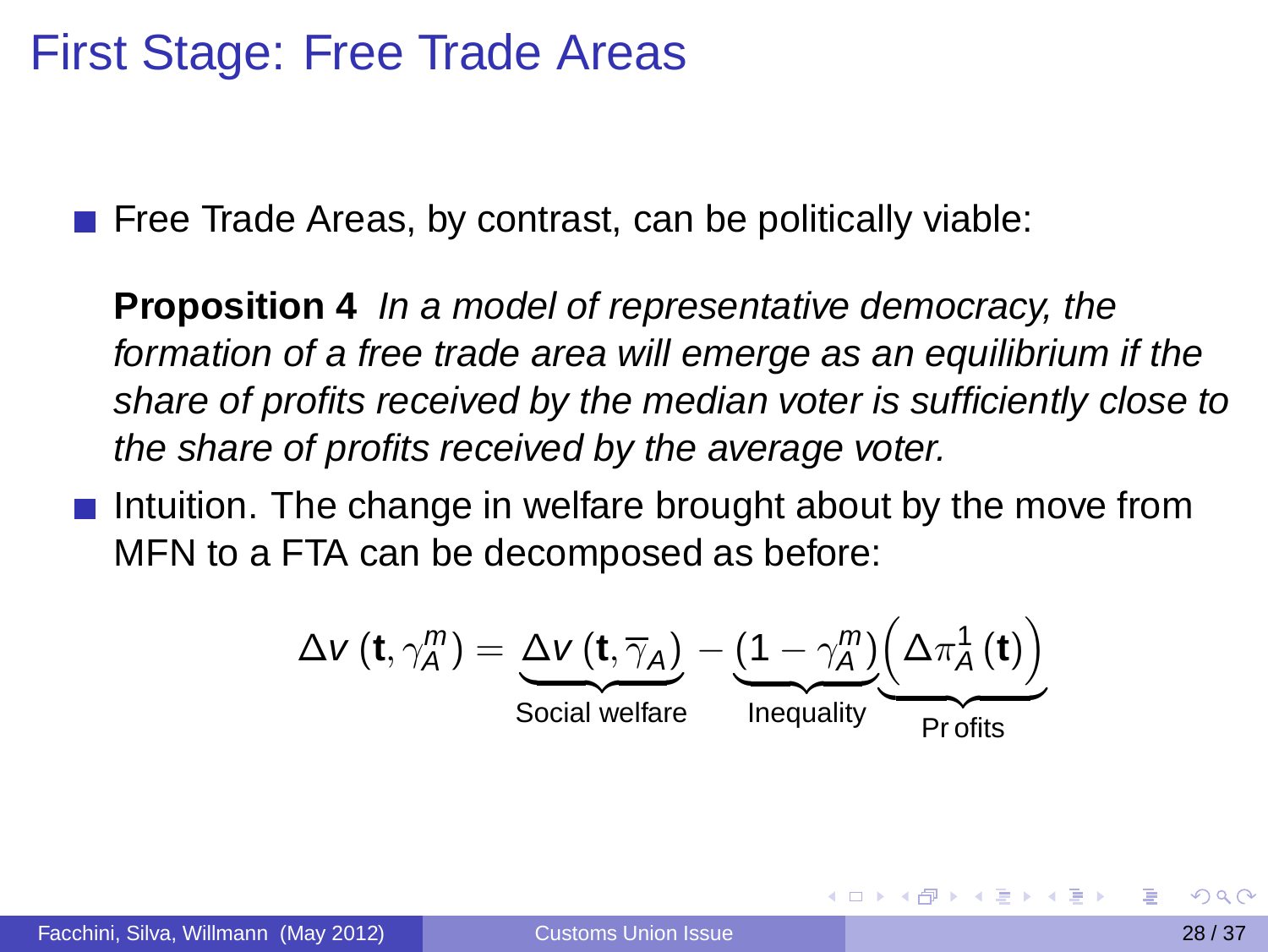We consider three extensions:

- An increase in the number of firms in the rest of the world
- Less extreme intra-union distributions of industries
- Constraint on common external tariff imposed by Article 24

あきする 新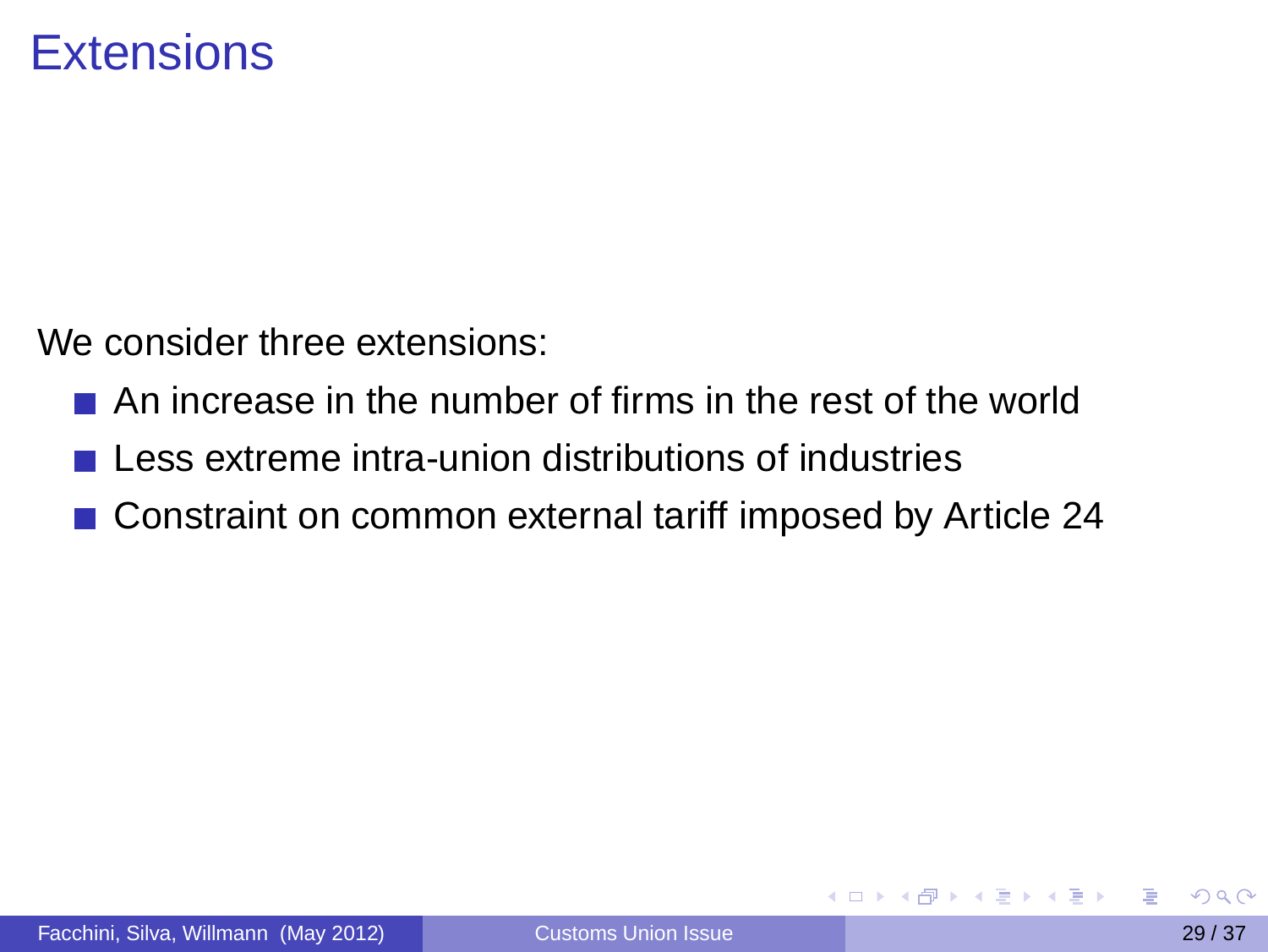## More Firms in Country F

We now consider the robustness of our results when there are  $n_F > 1$ firms per sector located in country F (the rest of the world).

$$
t_A^{\text{MFN},1} = \frac{(H-c)(1+2\gamma^m)}{3n_F - 2n_F\gamma^m + 8}
$$

$$
t_A^{\text{MFN},2} = \frac{(H-c)}{n_F + 3}
$$

$$
t_A^{\text{FTA},1} = \frac{(H-c)(1+2\gamma^m)}{3n_F - 2n_F\gamma^m + 8}
$$

$$
t_A^{\text{FTA},2} = \frac{(H-c)}{3n_F + 8}
$$

$$
t_A^{\text{CTA},2} = t_A^{\text{CU},2} = \frac{(H-c)(1+4\gamma^m)}{3n_F - 4n_F\gamma^m + 8}
$$

E

イロメ イ母 トイラメ イラメ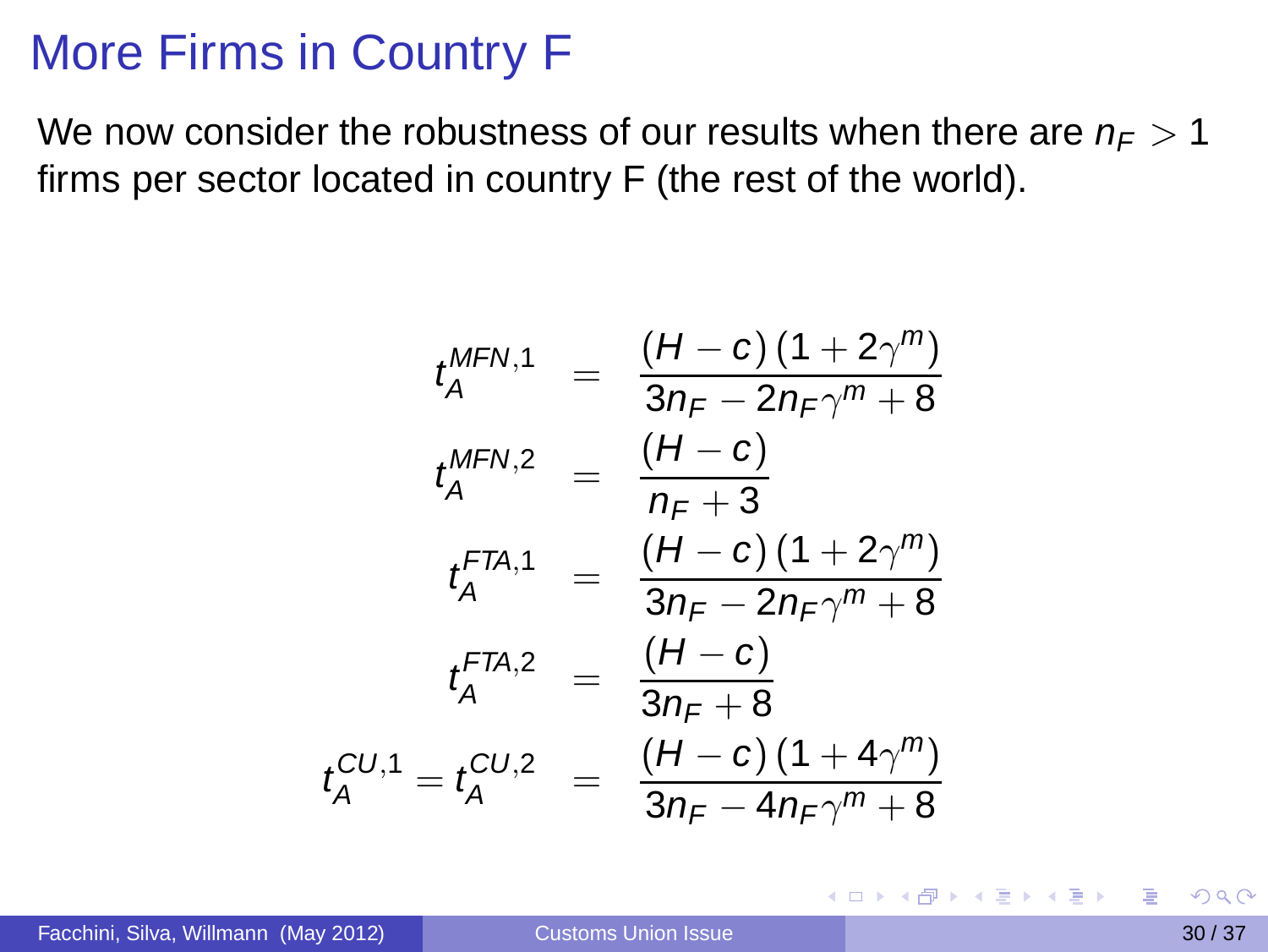- **Tariffs under MFN and FTA decrease in**  $n_F$ **.**
- Under a CU this depends on who is the median.
- For high  $\gamma_m$ , the CU tariff increases.
- $\blacksquare$  This tends to (further) reduce the attractiveness of CU,
- reinforcing our earlier results.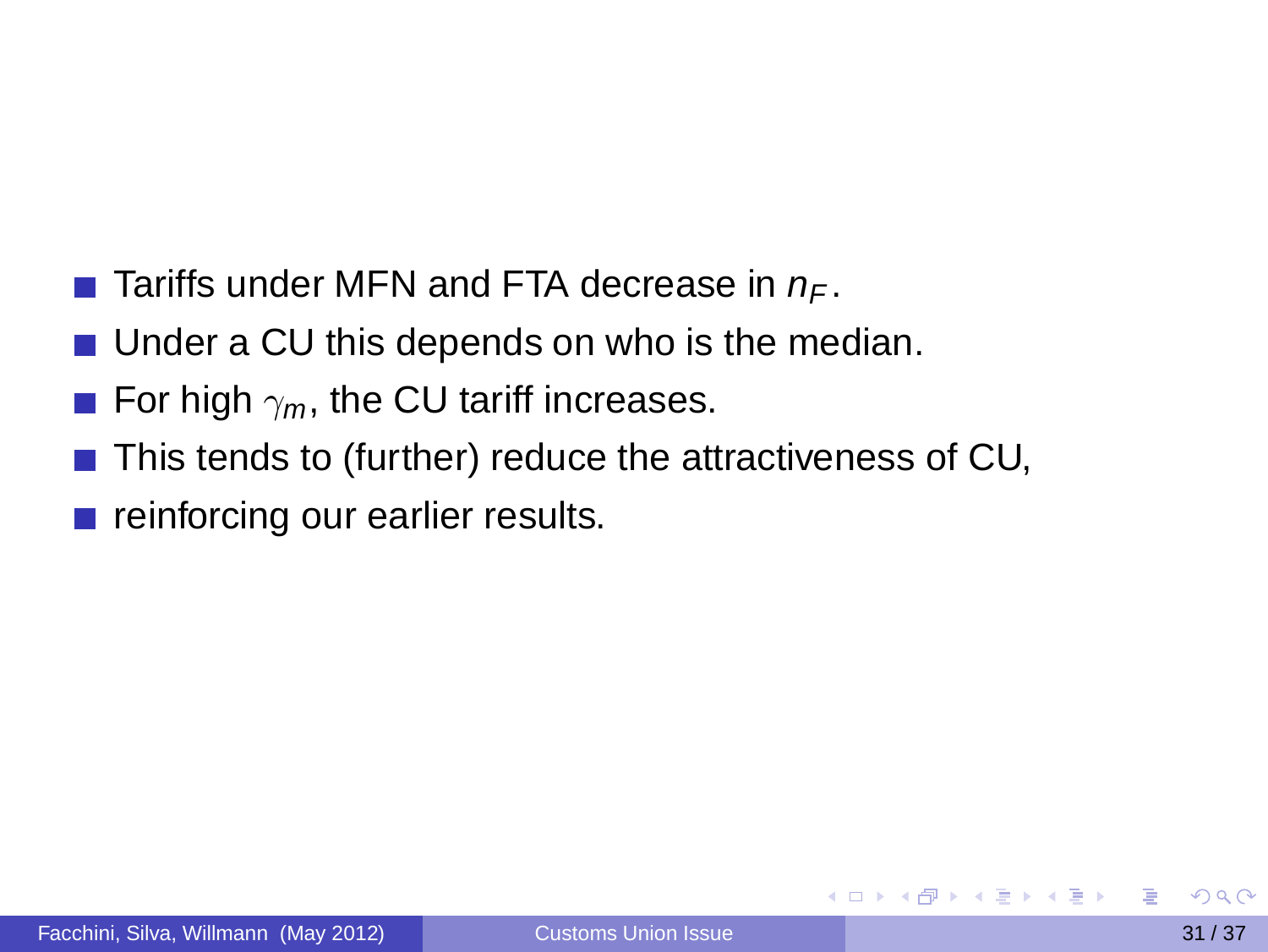## Less geographical specialization

- In the baseline model, industries 1 and 2 are each located exclusively in one member country.
- This assumption served to clearly juxtapose our results to the case of a uniform distribution of industries across space.
- We now consider a homotopy between these two extremes.
- <span id="page-31-0"></span>**Let a share**  $\alpha$  **of the PTA-internal firm producing good 1 be located** in country A and the remaining (1  $-\alpha$ ) in country B, and vice-versa for the firm producing good 2.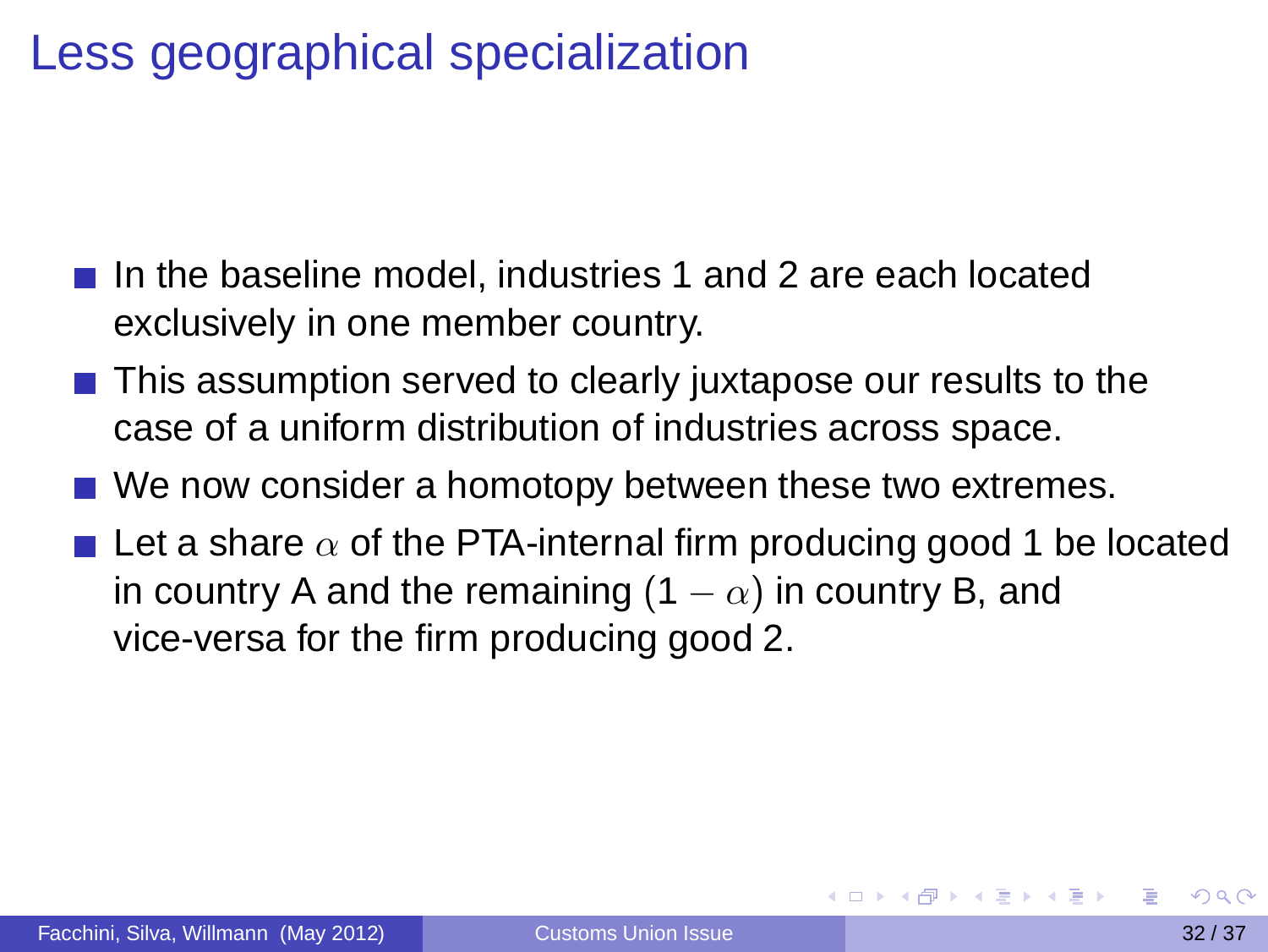$$
t_A^{\text{MFN},1} = \frac{(H-c) (1+2\alpha\gamma^m)}{4+7\alpha-2\alpha\gamma^m(2-\alpha)}
$$
  

$$
t_A^{\text{MFN},2} = \frac{(H-c) (1+2(1-\alpha)\gamma^m)}{(12-6\alpha-(1+\alpha)(1+2(1-\alpha)\gamma^m))}
$$

$$
t_{F,A}^{FTA,1} = \frac{(H-c)(1+2\alpha\gamma^m)}{(11-2\alpha\gamma^m)}
$$
  

$$
t_{F,A}^{FTA,2} = \frac{(H-c)(1+2(1-\alpha)\gamma^m)}{(11-2(1-\alpha)\gamma^m)}
$$

$$
t^{CU,1} = \frac{(H-c)(1+2(\alpha\hat{\gamma}_A + (1-\alpha)\hat{\gamma}_A))}{(11-2(\alpha\hat{\gamma}_A + (1-\alpha)\hat{\gamma}_B))}
$$
  

$$
t^{CU,2} = \frac{(H-c)(1+2((1-\alpha)\hat{\gamma}_A + \alpha\hat{\gamma}_B))}{(11-2((1-\alpha)\hat{\gamma}_A + \alpha\hat{\gamma}_B))}
$$

**Kロ→ K個→ Kミ→ Kミ→ 「ミ」 の&@**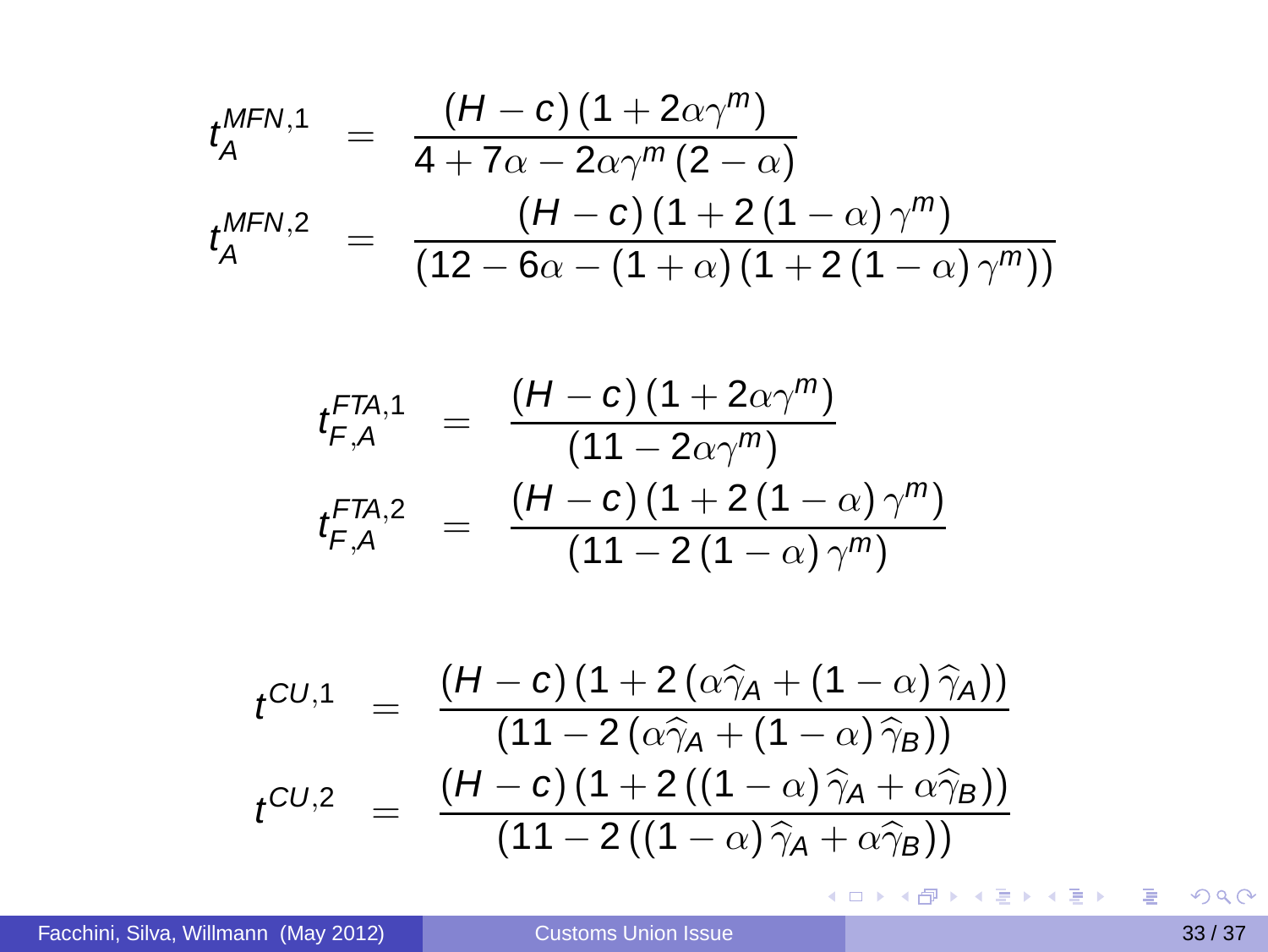# Welfare Ranking:



Figure 1: Welfare Rankings

重

<span id="page-33-0"></span>(ロトイ部)→(差)→(差)→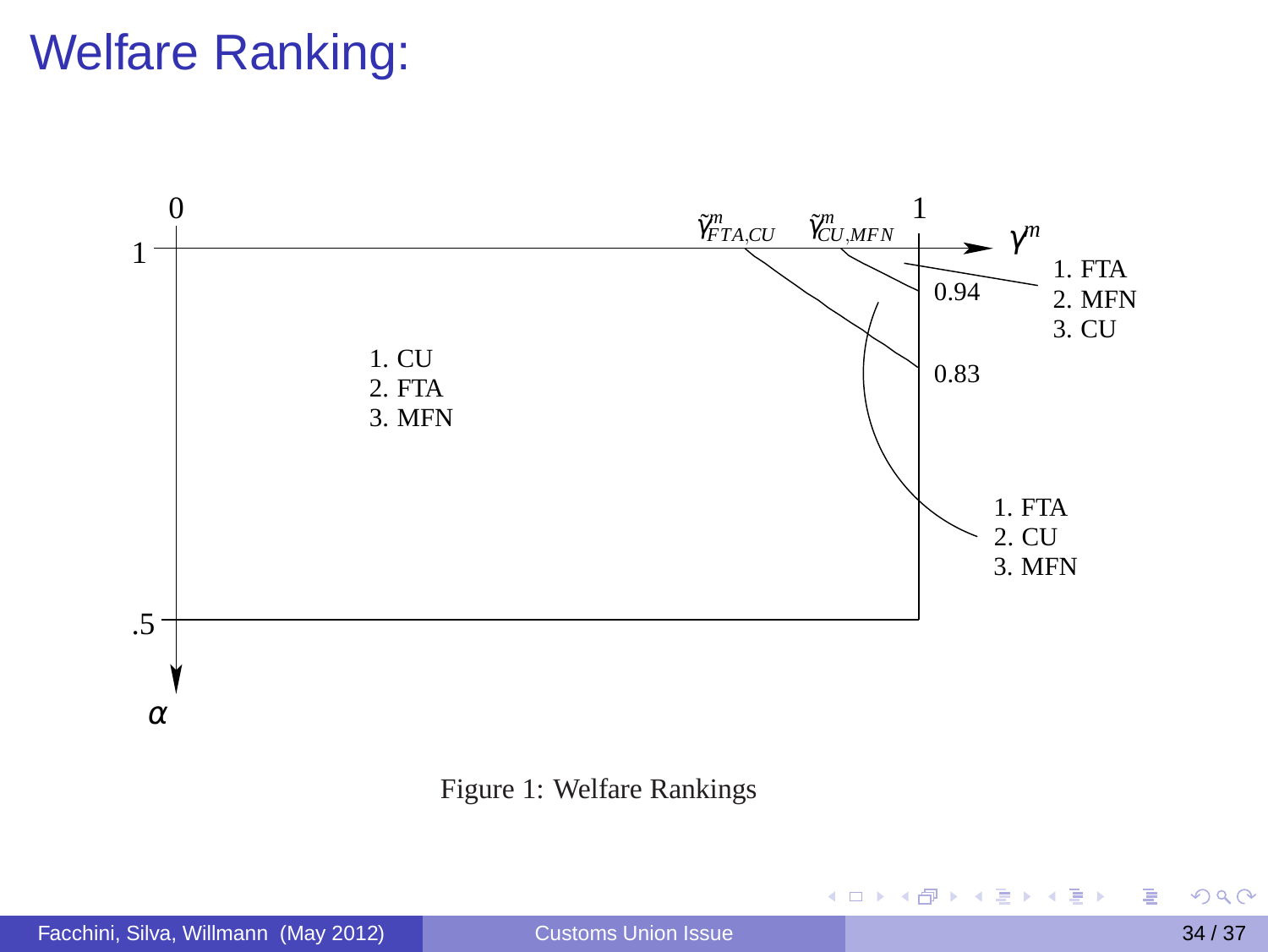# Political Ranking:



Figure 1: The Median's Rankings

重

(ロトイ部)→(差)→(差)→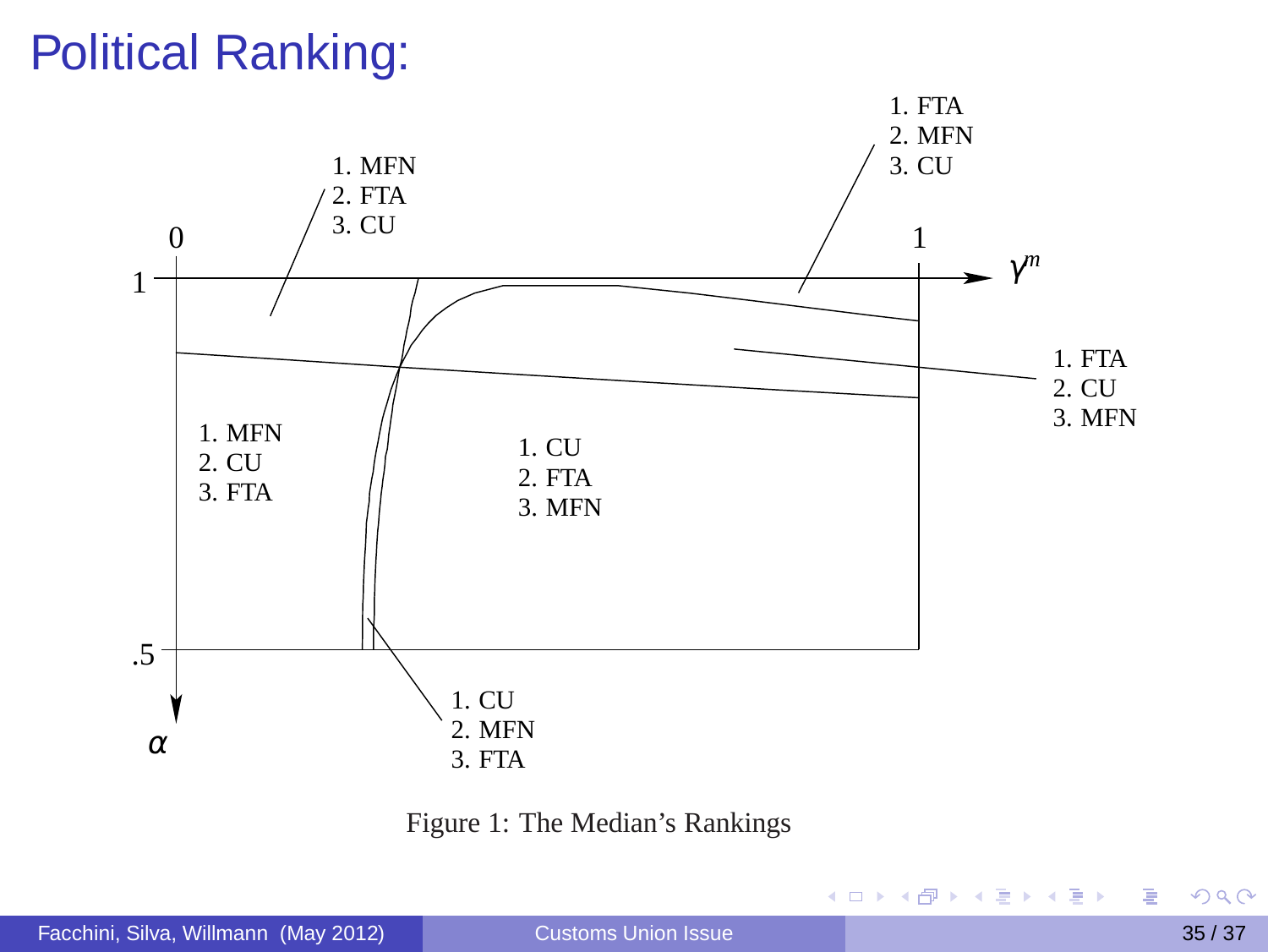## Article XXIV

Article 24 of the GATT/WTO constrains PTA tariffs:

"Customs unions and free trade ease (FTAs) are exempted from the MFN clause, but such an arrangement must not increase existing levels of trade restrictions affecting nonmember countries..."

2 remarks:

- Has never been applied/enforced in practise.
- $\blacksquare$  In our model, when a CU is most likely, the constraint does not bind.